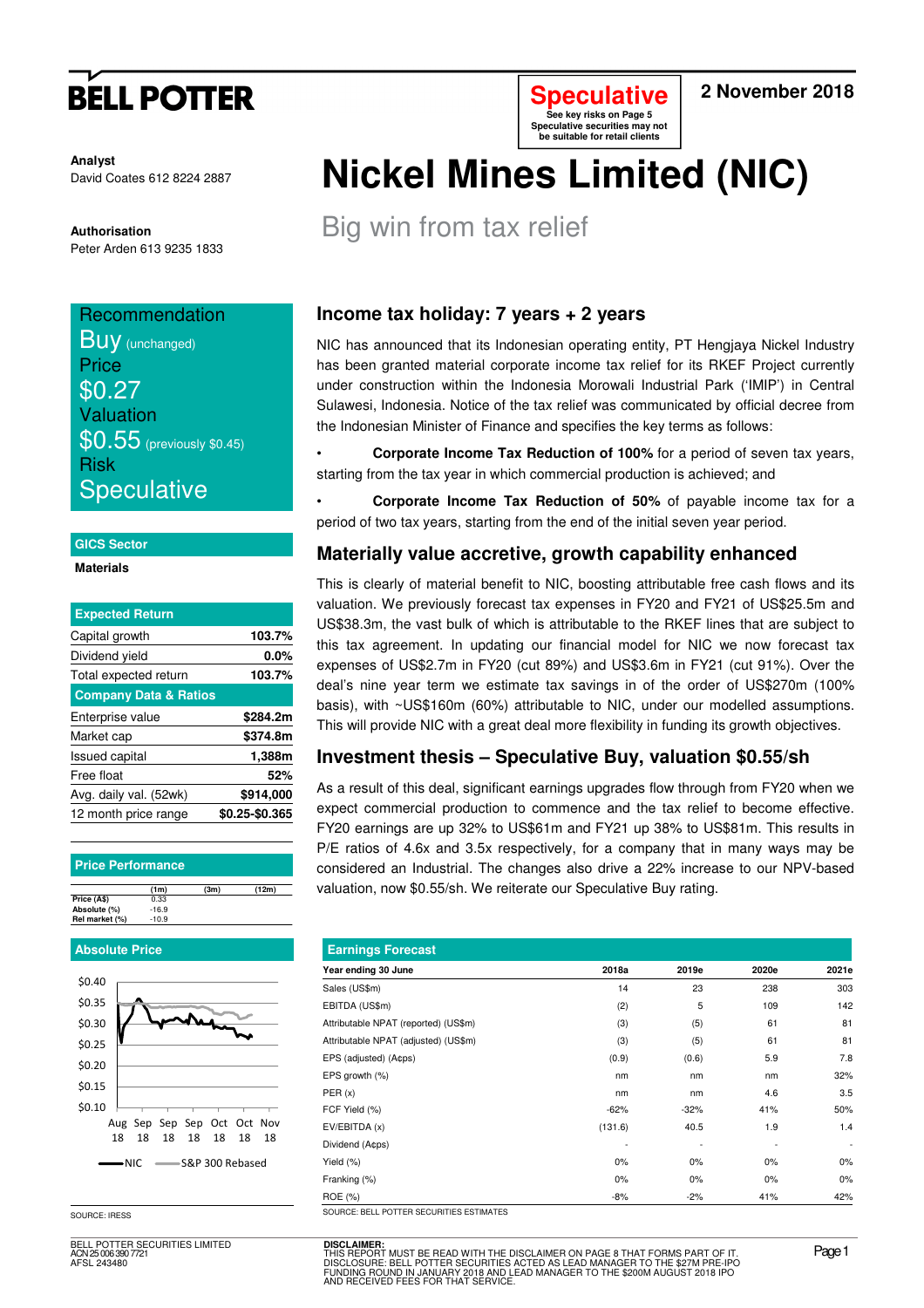## **Big win from tax relief**

#### **Income tax holiday: 7 years + 2 years**

NIC has announced that its Indonesian operating entity, PT Hengjaya Nickel Industry has been granted material corporate income tax relief for its RKEF Project currently under construction within the Indonesia Morowali Industrial Park ('IMIP') in Central Sulawesi, Indonesia. Notice of the tax relief was communicated by official decree from the Indonesian Minister of Finance and specifies the key terms of the tax reduction as follows:

- **Corporate Income Tax Reduction of 100%** for a period of seven tax years, starting from the tax year in which commercial production is achieved; and
- **Corporate Income Tax Reduction of 50%** of payable income tax for a period of two tax years, starting from the end of the initial seven year period.

These concessions may be revoked and are maximum periods that may be amended or adjusted, if certain conditions are not met, the most important condition being the satisfaction of a minimum investment realisation which NIC's RKEF project comfortably exceeds. There is also a sales withholding tax exemption to be applied over the relevant 7 year period, but the major benefits to NIC flow from the Corporate Income Tax relief.

#### **Materially value accretive, growth capability enhanced**

This is clearly of material benefit to NIC, with an effective reduction of the corporate income tax rate from 25% to 0% over the first 7 years and to 12.5% for years 8 and 9 (finishing in FY2028). This boosts available free cash flows and hence NIC's valuation.

We previously forecast tax expenses in FY20 and FY21 of US\$25.5m and US\$38.3m, the vast bulk of which is attributable to the RKEF production lines that are subject to this tax relief agreement. In updating our financial model for NIC we now forecast tax expenses of US\$2.7m in FY20 (cut 89%) and US\$3.6m in FY21 (cut 91%). Over the nine year term of the agreement we estimate tax savings in the order of US\$270m (on a consolidated 100% basis), with ~US\$160m (60%) attributable to NIC, under our modelled assumptions.

| Table 1 - Estimated benefits from tax relief agreement (100% basis) |          |          |          |          |          |          |        |        |          |        |          |         |
|---------------------------------------------------------------------|----------|----------|----------|----------|----------|----------|--------|--------|----------|--------|----------|---------|
|                                                                     | $Jun-19$ | $Jun-20$ | $Jun-21$ | $Jun-22$ | $Jun-23$ | $Jun-24$ | Jun-25 | Jun-26 | $Jun-27$ | Jun-28 | $Jun-29$ | Total   |
| Tax expense @ 25% rate (US\$m)                                      | \$1.4    | \$25.9   | \$33.7   | \$37.6   | \$36.6   | \$37.6   | \$38.6 | \$39.6 | \$40.7   | \$41.8 | \$42.9   |         |
| Tax expense @ relief rate (US\$m)                                   | \$1.4    | \$2.7    | \$3.6    | \$3.8    | \$1.9    | \$2.0    | \$2.1  | \$2.2  | \$21.5   | \$22.1 | \$42.9   |         |
| Difference (US\$m)                                                  | \$0.0    | \$23.1   | \$30.1   | \$33.8   | \$34.7   | \$35.6   | \$36.5 | \$37.5 | \$19.2   | \$19.7 | \$0.0    | \$270.1 |
| SOURCE: BELL POTTER SECURITIES ESTIMATES                            |          |          |          |          |          |          |        |        |          |        |          |         |

In terms of cash flow, the benefits flow through from FY21 when we had previously modelled the first cash tax payments to be made. This will allow cash to build on the balance sheet more rapidly and provide NIC with a great deal more flexibility in funding its growth objectives. In the context of the existing option to increase its interest in RKEF lines 1 and 2 to 100% for US\$120m and the MoU signed in June 2018 which outlines terms for NIC to acquire between 51% and 100% of a further two RKEF lines (US\$300m for 100%), this is a very positive development.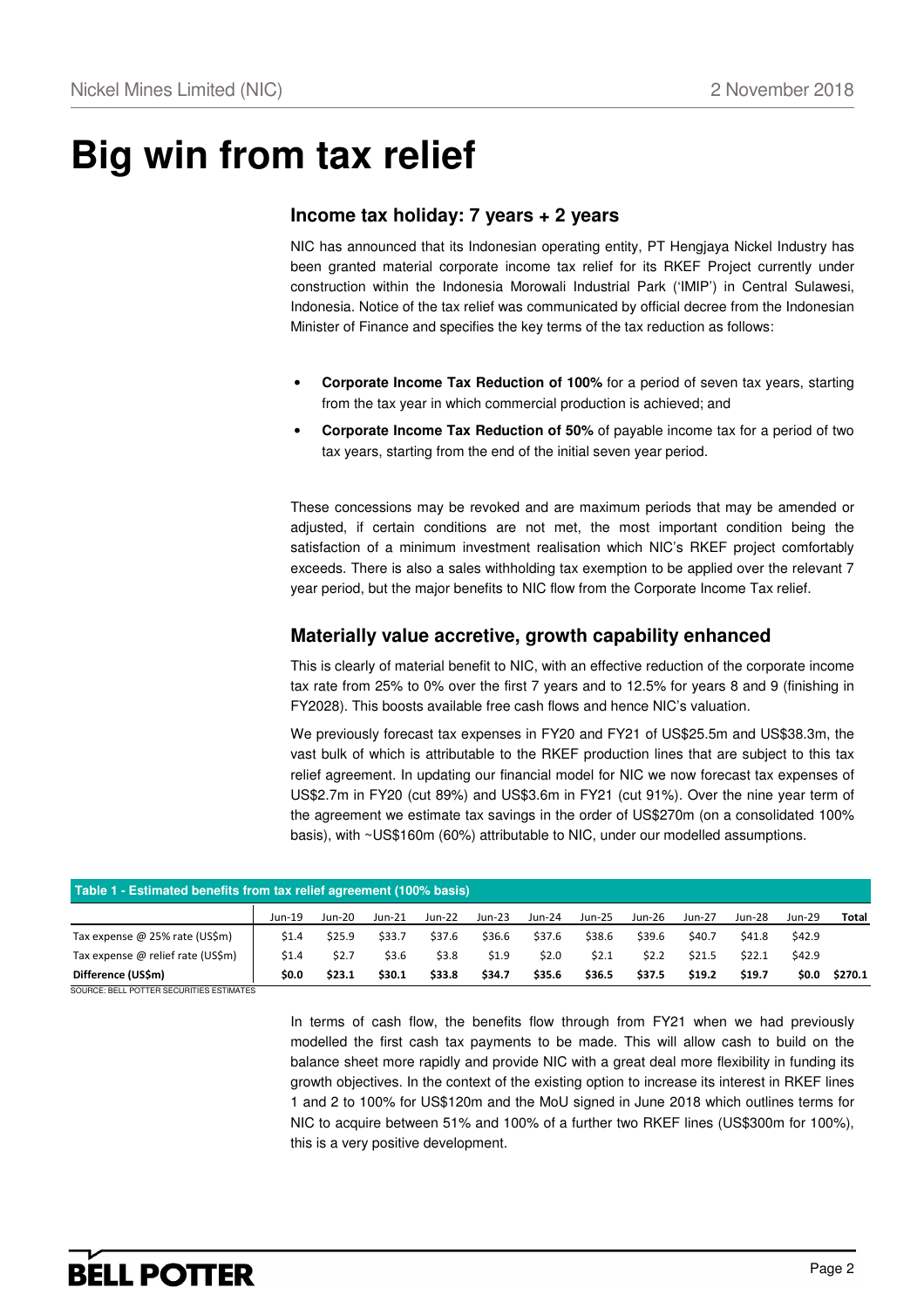### **September quarterly production**

NIC has also released its September quarterly production data. Effectively this is only relevant for the Hengjaya Mine, with the RKEF lines under construction and on schedule for commissioning to commence at the end of June 2019 quarter.

#### Key production metrics are summarised below:

|                             | Sep-18  | Sep-18  | Variance | Variance     |
|-----------------------------|---------|---------|----------|--------------|
|                             | Actual  | BP est. | qoq %    | vs BP est. % |
| Hengjaya Mine               |         |         |          |              |
| Ore sales (t)               | 105,620 | 150,000 | na       | $-30%$       |
| grade (% Ni)                | 2.04%   | 1.90%   | na       | 0.14%        |
| Contained nickel (t Ni)     | 1.357   | 1.701   | na       | $-20%$       |
| Mine OPEX (US\$/t)          | \$22.70 | \$21.15 | na       | 7%           |
| Avg price received (US\$/t) | \$32.44 | \$23.00 | na       | 41%          |
| <b>RKEF NPI production</b>  |         |         |          |              |
| NPI production (t)          | 0       | 0       | na       | na           |
| NPI grade (% Ni)            | 0.0%    | 0.0%    | na       | na           |
| Contained nickel (t)        | 0       | 0       | na       | na           |
| Costs                       |         |         |          | na           |
| Cash costs (US\$/t Ni)      | \$0     | \$0     | na       | na           |
| AISC (US\$/t Ni)            | \$0     | \$0     | na       | na           |

SOURCE: COMPANY DATA AND BELL POTTER SECURITIES ESTIMATES

Key takeaways from the quarterly report include:

- Ore sales volumes were lower than forecast following the breakdown of a tug, which disrupted the shipping schedule. Ore stockpiles have increased and the deferred sales are expected to be made up in the December quarter;
- This was offset by higher mined grades which resulted in a higher ore sales price which is calculated on a sliding scale. Our forecast revenues for FY19 are unchanged as a result;
- Operating costs were slightly higher on a combination of elevated strip ratios due to the pre-stripping of a second pit being prepared for production and a higher royalty rate payable on the higher ore value; and
- During the quarter an extension was agreed to a non-binding MoU with Shanghai Decent (SDI) which sets out the terms for NIC to acquire between 51% and 100% of a further two RKEF lines (US\$300m for 100%). The extension allows more time to negotiate a definitive agreement on the potential acquisition.

### **Changes to our forecasts**

Beyond updating our forecasts for the September quarter production and cost report, we make the following changes to our modelled assumptions:

- Lower our modelled corporate income tax rates for the RKEF lines, for FY20 to FY28, under the assumption commercial production will commence in FY20 and reflecting the terms of the tax relief agreement;
- Incorporate our latest currency and commodity price forecasts, which includes a 1% reduction to our FY19 nickel price and 2% lower AUD:USD in FY19; and
- Update for the latest capital structure and cash position.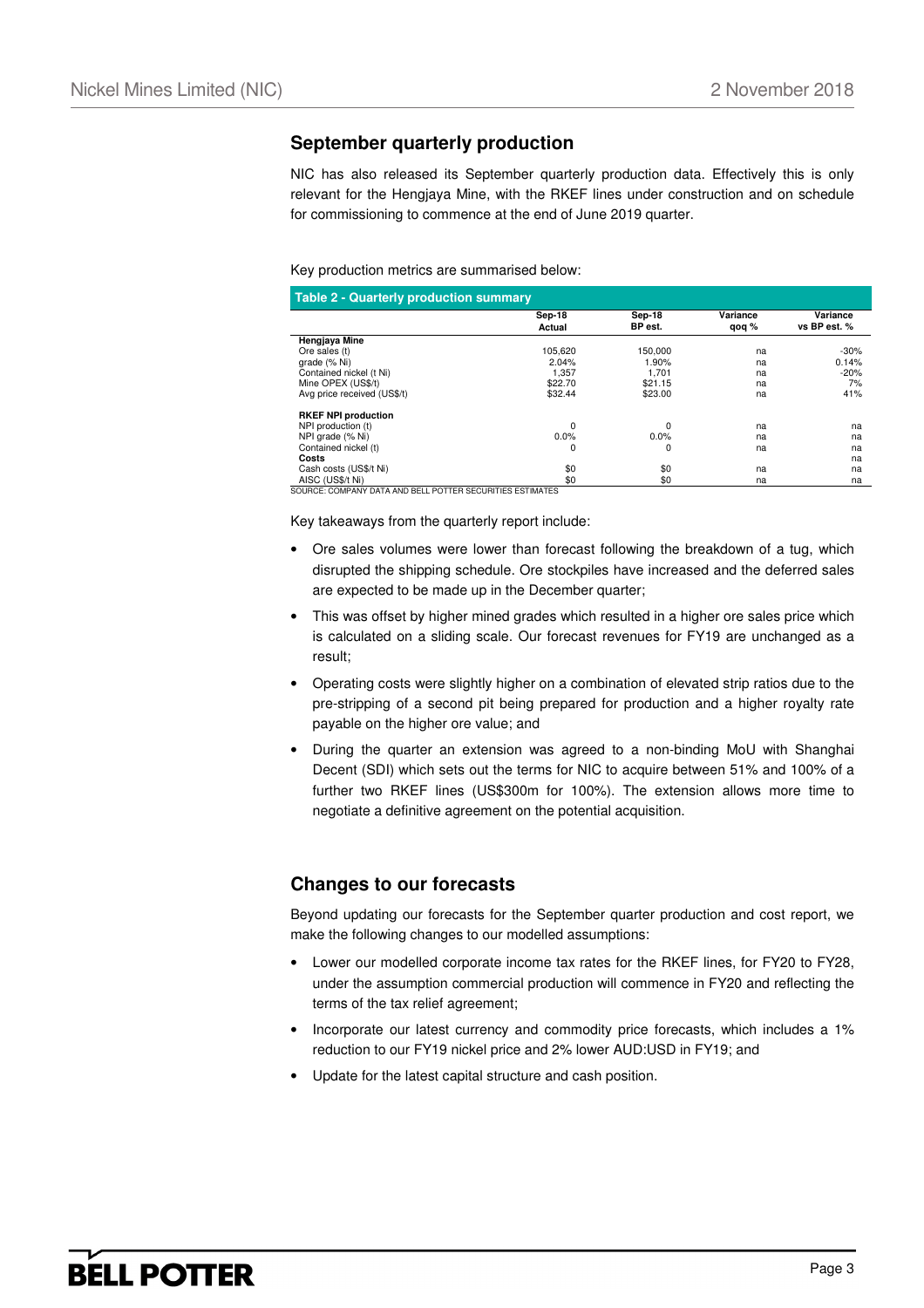| Table 3 - Changes to our FY forecasts |                          |                          |               |               |                          |               |               |               |               |  |  |
|---------------------------------------|--------------------------|--------------------------|---------------|---------------|--------------------------|---------------|---------------|---------------|---------------|--|--|
|                                       | Previous                 |                          |               | <b>New</b>    |                          |               | Change        |               |               |  |  |
| Year end 30 June                      | <b>Jun-19</b>            | <b>Jun-20</b>            | <b>Jun-21</b> | <b>Jun-19</b> | <b>Jun-20</b>            | <b>Jun-21</b> | <b>Jun-19</b> | <b>Jun-20</b> | <b>Jun-21</b> |  |  |
| Prices & currency                     |                          |                          |               |               |                          |               |               |               |               |  |  |
| Nickel price (US\$/lb)                | 6.65                     | 7.10                     | 7.45          | 6.55          | 7.15                     | 7.45          | $-1%$         | 1%            | 0%            |  |  |
| Nickel price (US\$/t)                 | 14,661                   | 15,653                   | 16,424        | 14,450        | 15,763                   | 16,424        | $-1%$         | 1%            | $0\%$         |  |  |
| <b>US\$/A\$</b>                       | 0.75                     | 0.75                     | 0.75          | 0.73          | 0.75                     | 0.75          | $-2%$         | 0%            | 0%            |  |  |
| <b>Production &amp; costs</b>         |                          |                          |               |               |                          |               |               |               |               |  |  |
| Ore mined (Mt)                        | 652,151                  | 1,277,711                | 1,564,545     | 607,771       | 1,277,711                | 1,564,545     | $-7%$         | 0%            | $0\%$         |  |  |
| Nickel in ore                         | 7,395                    | 14,489                   | 17,742        | 7,052         | 14,489                   | 17,742        | $-5%$         | 0%            | 0%            |  |  |
| Nickel in ore (attributable)          | 5,916                    | 10,142                   | 11,177        | 5,641         | 10,142                   | 11,177        | $-5%$         | 0%            | $0\%$         |  |  |
| RKEF NPI production                   | 5,000                    | 122,500                  | 150,000       | 5,000         | 122,500                  | 150,000       | $0\%$         | 0%            | $0\%$         |  |  |
| Contained nickel                      | 550                      | 13,475                   | 16,500        | 550           | 13,475                   | 16,500        | 0%            | 0%            | 0%            |  |  |
| Contained nickel (attributable)       | 330                      | 8,085                    | 9,900         | 330           | 8,085                    | 9,900         | 0%            | 0%            | $0\%$         |  |  |
| Cash costs (US\$/t Ni)                | $\blacksquare$           | 8,101                    | 8,225         |               | 8,101                    | 8,225         | na            | 0%            | $0\%$         |  |  |
| AISC (US\$/t Ni)                      | $\overline{\phantom{a}}$ | 8,161                    | 8,273         |               | 8,161                    | 8,273         | na            | 0%            | 0%            |  |  |
| Earnings                              |                          |                          |               |               |                          |               |               |               |               |  |  |
| Revenue (A\$m)                        | 23                       | 236                      | 303           | 23            | 238                      | 303           | 0%            | 1%            | 0%            |  |  |
| EBITDA (A\$m)                         | 4                        | 107                      | 142           | 5             | 109                      | 142           | 17%           | 2%            | 0%            |  |  |
| EBIT (A\$m)                           | 3                        | 100                      | 133           | 4             | 102                      | 133           | 27%           | 2%            | 0%            |  |  |
| NPAT (adjusted) (A\$m)                | (6)                      | 47                       | 58            | (5)           | 61                       | 81            | na            | 32%           | 38%           |  |  |
| EPS (reported) (cps)                  | (1)                      | $\overline{4}$           | 6             | (1)           | 6                        | 8             | na            | 32%           | 38%           |  |  |
| PER(x)                                | (39.4)                   | 6.0                      | 4.8           | (45.2)        | 4.6                      | 3.5           | (5.8)         | (1.4)         | (1.3)         |  |  |
| EPS growth (%)                        | nm                       | nm                       | 25%           | nm            | nm                       | 32%           | nm            | nm            | 7%            |  |  |
| DPS (reported) (cps)                  |                          | $\overline{\phantom{a}}$ |               |               | $\overline{\phantom{a}}$ |               | na            | na            | na            |  |  |
| Yield                                 | 0%                       | $0\%$                    | 0%            | 0%            | 0%                       | 0%            | 0%            | 0%            | 0%            |  |  |
| NPV (\$/sh)                           | 0.38                     | 0.45                     | 0.63          | 0.45          | 0.55                     | 0.71          | 19%           | 22%           | 13%           |  |  |
| Price Target (\$/sh)                  |                          | 0.45                     |               |               | 0.55                     |               |               | 22%           |               |  |  |

The resulting changes to our forecasts and valuation are summarised in the table below:

SOURCE: COMPANY DATA AND BELL POTTER SECURITIES ESTIMATES

The key changes are the significant earnings upgrades that flow through from FY20 when we expect commercial production to be commence and the tax relief to become effective. FY20 earnings are up 32% to from US\$41m to US\$61m and FY21 earnings are up 38% from US\$58m to US\$81m.

#### **Upcoming catalysts**

Upcoming catalysts for NIC include:

- Progress on the MoU and definitive agreement for NIC to acquire between 51% and 100% of a further two RKEF lines (US\$300m for 100%), currently the subject of final negotiations;
- Updates on the progress of construction of the 2 RKEF lines in which NIC has a 60% interest. Commissioning is scheduled to commence at the end of the June 2019 quarter which will be a key milestone for the company; and
- The December quarter production and cost report.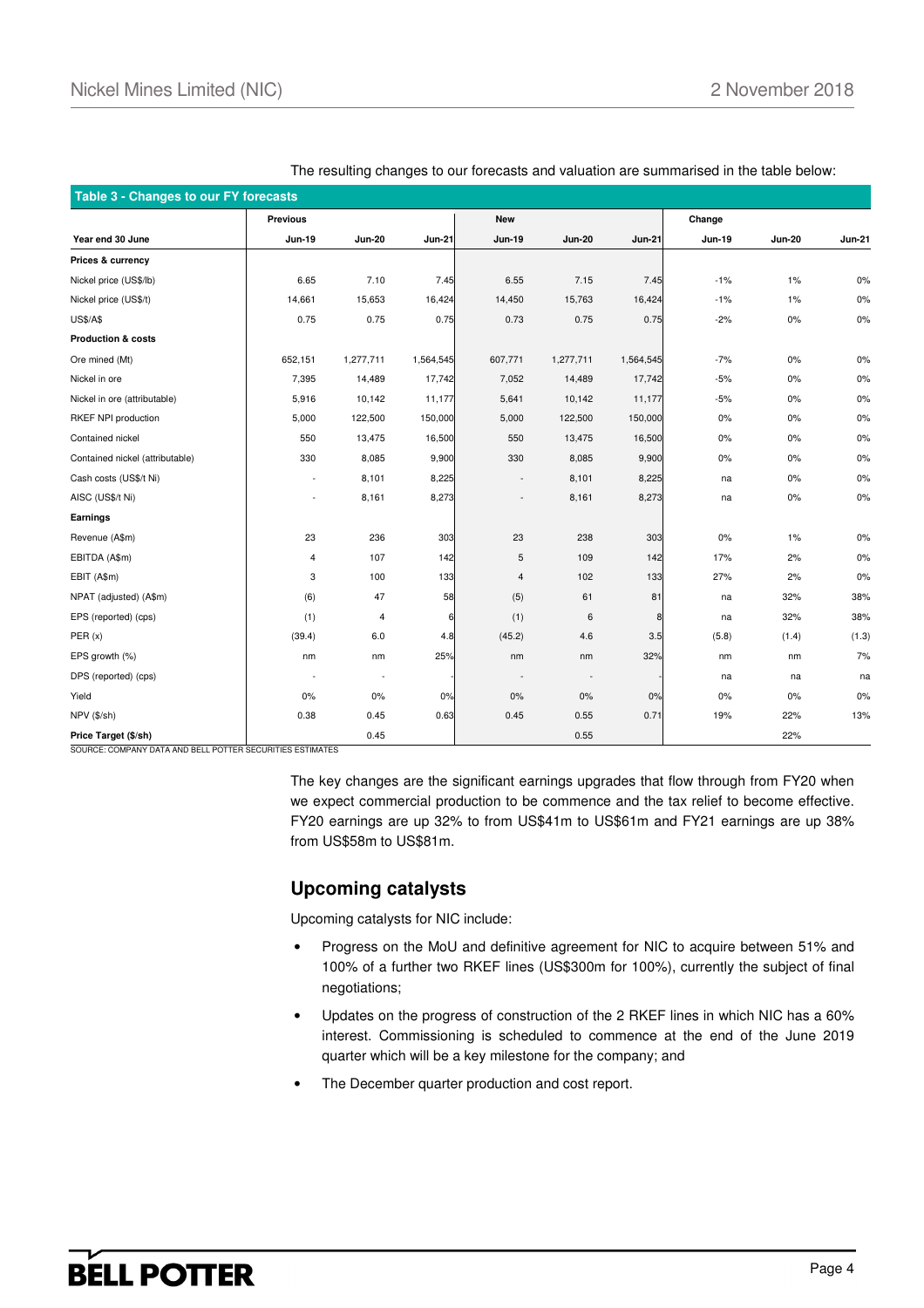## **Nickel Mines Limited (NIC)**

### **Company description: high grade, steady state producer**

Nickel Mines Limited ('Nickel Mines' or 'NIC') is a newly listed ASX company, formed in 2007. Its operations are focused in Central Sulawesi, Indonesia, where it holds a 60% interest two Rotary Kiln Electric Furnace (RKEF) lines with Shanghai Decent Investments (SDI) a subsidiary of Tsingshan Group, the world's largest stainless steel producer. The RKEF lines are located in an existing, fully integrated stainless steel production facility, the Indonesian Morowali Industrial Park (IMIP), in Central Sulawesi, Indonesia. Construction of the NIC's two RKEF lines is well advanced and commissioning on track for the end of the June quarter 2019, after which production is planned to ramp up to a targeted run-rate of 16ktpa nickel in NPI (100% basis).

NIC also holds an 80% interest in Hengjaya Mine ('HM'), a high-grade, long-life nickel laterite deposit, also in Central Sulawesi in close proximity to the IMIP. The balance of the asset is owned by NIC's local Indonesian partner. The HM produces Direct Shipping Ore (DSO), the bulk of which is sold into the IMIP facility for the production of Nickel Pig Iron (NPI), a key input into stainless steel production.

### **Investment thesis – Speculative Buy, valuation \$0.55/sh**

As a result of this deal, significant earnings upgrades flow through from FY20 when we expect commercial production to commence and the tax relief to become effective. FY20 earnings are up 32% to US\$61m and FY21 up 38% to US\$81m. This results in P/E ratios of 4.6x and 3.5x respectively, for a company that in many ways may be considered an Industrial. The changes also drive a 22% increase to our NPV-based valuation, now \$0.55/sh. We reiterate our Speculative Buy rating.

## **Valuation: \$0.55/sh**

Our 12-month forward NIC valuation incorporates DCF models of its attributable interests in the Hengjaya laterite nickel ore mine (HM) and the 2 Rotary-Kiln-Electric-Furnace (RKEF) lines We have constructed a discounted cash flow (DCF) model for NIC's current 60% interest in the two RKEF lines that are under construction at Tsingshan's IMIP facility and a DCF calculation for NIC's current 80% interest (declining to 49% from FY2023) in the Hengjaya laterite nickel ore mine. We also include a notional value for exploration and development projects, an estimate of corporate overhead costs and NIC's last reported net debt position. Our valuation is calculated on a fully diluted basis. Following the latest update, our valuation stands at \$0.55/sh.

### **Risks**

Key risks to our investment case include (but are not limited to):

- **Funding and capital management risks:** Funding and capital management risks can include access to debt and equity finance, maintaining covenants on debt finance, managing dividend payments and managing debt repayments. Exploration and development companies with no sales revenues are reliant on access to equity markets and debt financing to fund the advancement and development of their projects.
- **Operating and development risks:** Mining companies' assets are subject to risks associated with their operation and development. Risks for each company can be heightened depending on method of operation (e.g. underground versus open pit mining) or whether it is a single mine company. Development of mining assets may be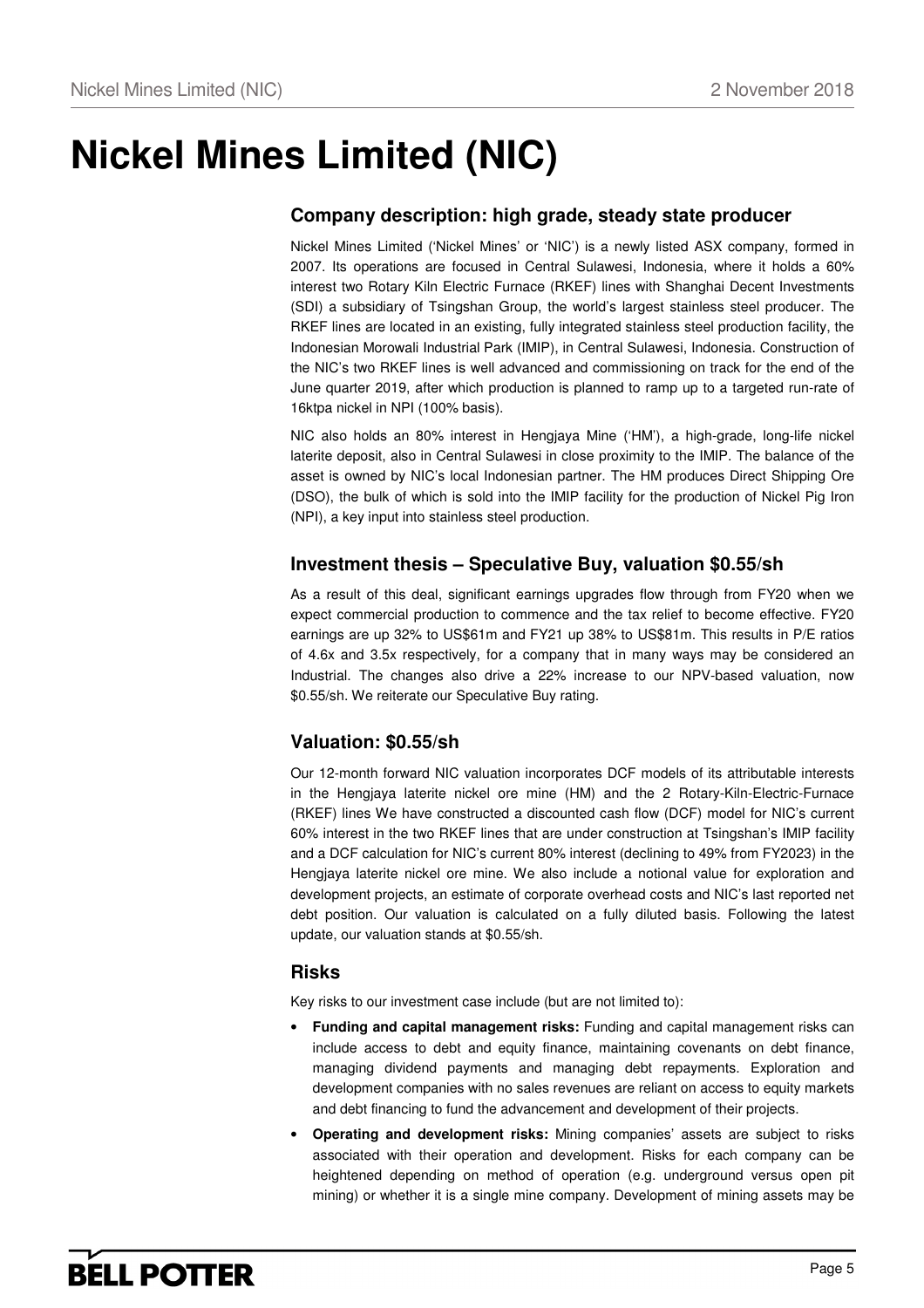subject to receiving permits, approvals timelines or weather events, causing delays to commissioning and commercial production.

- **Operating and capital cost fluctuations:** The cost and availability of exploration, development and mining inputs can fluctuate widely and cause significant differences between planned and actual operating and capital costs. Key operating costs are linked to energy and labour costs as well as access to, and availability of, technical skills, operating equipment and consumables.
- **Commodity price and exchange rate fluctuations:** The future earnings and valuations of exploration, development and producing Resources companies are subject to fluctuations in underlying commodity prices and foreign currency exchange rates.
- **Resource growth and mine life extensions:** The viability of future operations and the earnings forecasts and valuations reliant upon them may depend upon resource and reserve growth to extend mine lives, which is in turn dependent upon exploration success, of which there are no guarantees.
- **Regulatory changes risks:** Changes to the regulation of infrastructure and taxation (among other things) can impact the earnings and valuation of mining companies. NIC's assets are located in Sulawesi, Indonesia, which has in the past implemented regulatory changes related to mining project ownership, fiscal terms and mineral export requirements.
- **Sovereign risks:** Mining companies' assets are subject to the sovereign risks of the jurisdiction within which they are operating. NIC's assets are in Indonesia, a G20 country with one of the largest economies in SE Asia. Its sovereign debt is rated investment grade by the major ratings agencies.
- **Corporate/M&A risks:** Risks associated with M&A activity including differences between the entity's and the market's perception of value associated with completed transactions. NIC is the junior partner co-investing in production assets with a large, privately owned Chinese company. The strength and cohesiveness of this relationship over the long term has the potential to both add and reduce value to the partnership. One of the key mitigating factors in this respect has been the investment of a combined US\$50m by SDI and Wanlu Investments (US\$26m and US\$24m respectively) into NIC equity.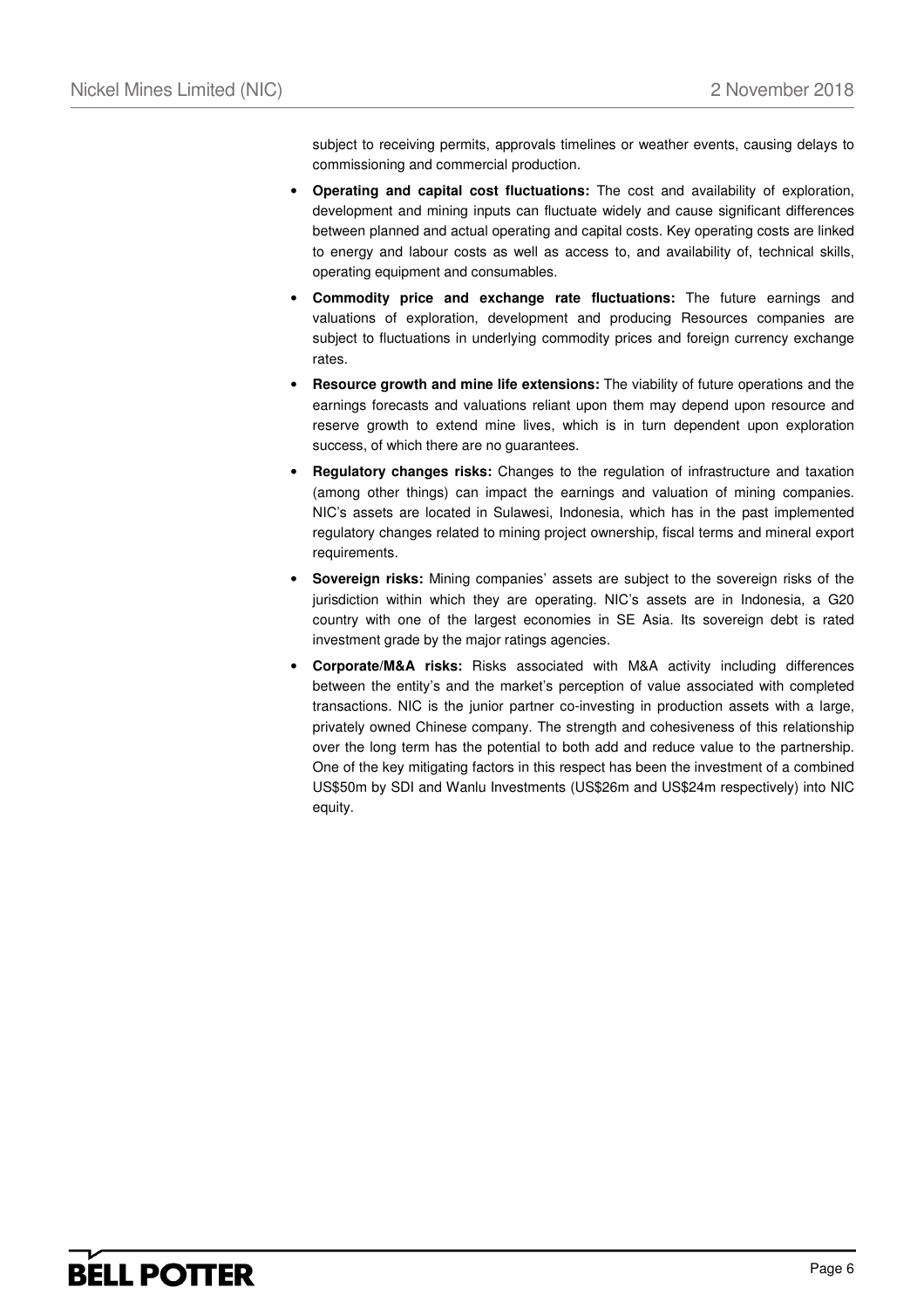## **Nickel Mines Limited** as at 2 November 2018

## Recommendation Buy, Speculative Price \$0.27<br>Valuation \$0.55

Nickel Mines Limited (Nickel Mines Limited (Nickel Mines Limited Control Mines Limited Control Mines Limited C

#### **Table 4 - Financial summary**

| Year ending 30 June<br>Unit<br>2017a<br>2018a<br>2019e<br>2020e<br>2021e<br>Year ending 30 June<br>Unit<br>2017a<br>2018a<br>2019e<br>2020e<br>2021e<br><b>VALUATION</b><br>US\$m<br>8.6<br>13.6<br>23.2<br>237.5<br>302.6<br>Revenue<br>US\$m<br>(11.9)<br>(15.1)<br>(18.1)<br>(128.5)<br>(160.7)<br>Attributable NPAT<br>US\$m<br>(3.8)<br>(4.8)<br>61.2<br>80.9<br>(3.3)<br>Expense<br><b>EBITDA</b><br>US\$m<br>(3.3)<br>(1.6)<br>5.0<br>109.0<br>141.9<br>Attributable NPAT<br>A\$m<br>81.6<br>107.8<br>(5.1)<br>(4.4)<br>(6.5)<br>US\$m<br>(8.9)<br>Ac/sh<br>5.9<br>7.8<br>(0.1)<br>(0.1)<br>(1.2)<br>(7.3)<br><b>Reported EPS</b><br>(1.6)<br>(0.9)<br>(0.6)<br>Depreciation<br>US\$m<br>3.8<br>101.7<br>133.0<br><b>Adjusted EPS</b><br>Ac/sh<br>5.9<br>7.8<br><b>EBIT</b><br>(3.4)<br>(1.6)<br>(1.6)<br>(0.9)<br>(0.6)<br>32%<br>US\$m<br>(0.5)<br>(0.7)<br>0.0<br>1.7<br>3.6<br>EPS growth<br>$\%$<br>nm<br>Net interest expense<br>nm<br>nm<br>nm<br>Unrealised gains (Impairments)<br>US\$m<br>PER<br>4.6x<br>3.5x<br>$\boldsymbol{\mathsf{x}}$<br>nm<br>nm<br>nm<br>US\$m<br>(7.3)<br><b>DPS</b><br>Other<br>Ac/sh<br>US\$m<br>(3.9)<br>0%<br>PBT<br>(2.3)<br>(3.5)<br>103.4<br>136.6<br>Franking<br>$\%$<br>0%<br>0%<br>0%<br>0%<br>$\%$<br>0%<br>Tax expense<br>US\$m<br>0.2<br>(0.7)<br>(2.7)<br>(3.6)<br>Yield<br>0%<br>0%<br>0%<br>0%<br>Comprehensive loss for the year<br>US\$m<br>(3.7)<br>(2.9)<br>(3.5)<br>100.7<br>133.0<br>FCF/share<br>Ac/sh<br>(0.0)<br>(16.9)<br>(8.7)<br>11.0<br>13.6<br>US\$m<br>FCF yield<br>$-32%$<br>41%<br>50%<br>Non-Controlling Interest<br>0.1<br>0.4<br>(1.4)<br>(39.5)<br>(52.1)<br>$\%$<br>0%<br>$-62%$<br>Attributable NPAT (reported)<br>US\$m<br>(3.8)<br>(3.3)<br>(4.8)<br>61.2<br>80.9<br>P/FCFPS<br>$-2421.0x$<br>$-1.6x$<br>$-3.1x$<br>2.5x<br>2.0x<br>$\mathbf{x}$<br>NPAT (underlying)<br>US\$m<br>(3.8)<br>(3.3)<br>(4.8)<br>61.2<br>80.9<br>EV/EBITDA<br>$-61.5x$<br>$-131.6x$<br>40.5x<br>1.9x<br>1.4x<br>$\pmb{\times}$<br>EBITDA margin<br>$\%$<br>22%<br>46%<br>47%<br>nm<br>nm<br><b>CASH FLOW</b><br>EBIT margin<br>$\%$<br>16%<br>43%<br>44%<br>nm<br>nm<br>Year ending 30 June<br>Unit<br>2017a<br>2018a<br>2019e<br>2020e<br>2021e<br>$\frac{9}{6}$<br>$-27%$<br>$-5%$<br>$-2%$<br>37%<br>37%<br>Return on assets<br>OPERATING CASHFLOW<br>$\%$<br>2029%<br>$-8%$<br>$-2%$<br>41%<br>42%<br>Return on equity<br>US\$m<br>296.1<br><b>LIQUIDITY &amp; LEVERAGE</b><br>9.1<br>13.5<br>21.2<br>216.1<br>Receipts<br>US\$m<br>(8.8)<br>(21.5)<br>(16.4)<br>(100.9)<br>(152.6)<br>Net debt (cash)<br>\$m<br>(68)<br>(146)<br>(239)<br>Payments<br>US\$m<br>$\%$<br>$-32%$<br>$-53%$<br>$-67%$<br>(2.7)<br>ND / E<br>0%<br>0%<br>Tax<br>US\$m<br>0.0<br>1.7<br>0%<br>0%<br>$-46%$<br>$-112%$<br>$-204%$<br>Net interest<br>0.1<br>0.0<br>3.6<br>$ND / (ND + E)$<br>$\%$<br>US\$m<br>(0.2)<br>EBITDA / Interest<br>$-2.4x$<br>Other<br>(0.3)<br>-6.1x<br>nm<br>nm<br>nm<br>X<br>US\$m<br>144.3<br>Operating cash flow<br>0.1<br>(8.2)<br>4.8<br>116.9<br><b>ATTRIBUTABLE DATA - NICKEL MINES LTD</b><br><b>INVESTING CASHFLOW</b><br>US\$m<br>(0.1)<br>(0.7)<br>(70.6)<br>(2.1)<br>(1.8)<br>Year ending 30 June<br>Unit<br>2017a<br>2018a<br>2019e<br>2020e<br>2021e<br>Property, plant and equipment<br>Mine development<br>US\$m<br>(4.5)<br>(0.0)<br>(0.3)<br>Revenues<br>US\$m<br>6.9<br>10.8<br>16.9<br>149.6<br>190.6<br>EBITDA<br>US\$m<br>87.8<br>Exploration & evaluation<br>US\$m<br>(0.3)<br>(0.4)<br>(0.4)<br>(2.7)<br>(1.2)<br>3.0<br>67.3<br>US\$m<br>(50.0)<br><b>NPAT</b><br>US\$m<br>(3.8)<br>(3.3)<br>(4.8)<br>61.2<br>80.9<br>Other<br>US\$m<br>(0.1)<br>(75.4)<br>(2.5)<br>(2.5)<br>US\$m<br>Investing cash flow<br>(50.7)<br>Net distributable cash flow<br>69.7<br>0.1<br>0.0<br>60.6<br>84.4<br>US\$m<br>(0.0)<br>(70.6)<br>114.4<br>EV/EBITDA<br>Free Cash Flow<br>(58.9)<br>141.8<br>69.0<br>3.0<br>23<br>$\mathsf x$<br>nm<br>nm<br>PER<br>3.5<br>4.6<br>nm<br>nm<br>nm<br>$\boldsymbol{\mathsf{x}}$<br><b>FINANCING CASHFLOW</b><br>P/FCF<br>nm<br>nm<br>nm<br>4.0<br>3.3<br>Share issues/(buy-backs)<br>US\$m<br>0.1<br>73.9<br>146.3<br>ORE RESERVE AND MINERAL RESOURCE<br>US\$m<br>Debt proceeds<br>÷.<br>$%$ Ni<br>kt Ni<br>US\$m<br>(13.2)<br>Hengjaya Nickel Mine (HM)<br>Mdmt<br>Debt repayments<br><b>Mineral Resources</b><br>US\$m<br>(1.1)<br>(37.0)<br>(48.1)<br>Distributions to non-controlling interests<br>US\$m<br>Measured<br>0.700<br>1.80%<br>12,600<br>Dividends<br>285,000<br>US\$m<br>(1.8)<br>(7.3)<br>Indicated<br>15.000<br>1.90%<br>Other<br>US\$m<br>0.1<br>59.0<br>137.9<br>22.000<br>1.80%<br>396,000<br>Financing cash flow<br>(37.0)<br>(48.1)<br>Inferred<br>US\$m<br>38.000<br>1.80%<br>678,000<br>Change in cash<br>0.1<br>0.0<br>67.3<br>77.4<br>93.7<br>Total<br><b>BALANCE SHEET</b><br><b>ASSUMPTIONS - Prices</b><br>2017a<br>2018a<br>2020e<br>2021e<br>Year ending 30 June avg<br>Unit<br>2017a<br>2018a<br>2020e<br>2021e<br>Year ending 30 June<br>Unit<br>2019e<br>2019e<br><b>ASSETS</b><br>US\$/lb<br>Cash & short term investments<br>US\$m<br>0.3<br>0.8<br>68.1<br>145.5<br>239.3<br>Nickel<br>\$4.60<br>\$5.65<br>\$6.55<br>\$7.15<br>\$7.45<br>US\$m<br>0.3<br>0.4<br>2.3<br>23.8<br>30.3<br>Nickel<br><b>US\$/t</b><br>\$10,141<br>\$12,456<br>\$14,450<br>\$15,763<br>\$16,424<br>Accounts receivable<br>26.3<br>76.6<br>Property, plant & equipment<br>US\$m<br>146.2<br>142.0<br>136.2<br>Currency<br>4.3<br>AUD:USD<br>0.75<br>Mine development expenditure<br>US\$m<br>3.4<br>2.4<br>0.75<br>0.78<br>0.73<br>0.75<br>Exploration & evaluation<br>US\$m<br>0.3<br>0.6<br>0.9<br>US\$m<br><b>ASSUMPTIONS - Production &amp; costs</b><br>Other<br>1.1<br>1.6<br>1.6<br>1.6<br>1.6<br><b>Total assets</b><br>US\$m<br>27.9<br>79.4<br>222.8<br>316.9<br>410.7<br>Year ending 30 June<br>Unit<br>2017a<br>2018a<br>2019e<br>2020e<br>2021e<br><b>LIABILITIES</b><br>Hengjaya Mine<br>US\$m<br>12.3<br>2.9<br>4.5<br>32.1<br>40.2<br>Ore mined<br>303,597<br>391,362<br>607,771<br>1,277,711<br>1.564.545<br>Accounts payable<br>wmt<br>1.9%<br>1.8%<br>US\$m<br>0.4<br>0.7<br>2.7<br>3.6<br>% Ni<br>2.1%<br>2.1%<br>1.8%<br>Income tax payable<br>Ore grade<br>Borrowings<br>US\$m<br>13.5<br>Nickel in ore<br>t Ni<br>6,254<br>8,062<br>7,052<br>14,489<br>17,742<br>$1.4\,$<br>US\$m<br>0.6<br>0.8<br>1.4<br>1.4<br>t Ni<br>5,003<br>6,450<br>5,641<br>10,142<br>11,177<br>Other<br>Nickel in ore (attributable)<br>US\$m<br>26.8<br>36.3<br>45.2<br><b>Total liabilities</b><br>4.3<br>5.9<br><b>RKEF (IMIP)</b><br><b>SHAREHOLDER'S EQUITY</b><br>NPI production<br>5,000<br>122,500<br>150,000<br>t<br>US\$m<br>26.2<br>103.1<br>249.4<br>249.4<br>249.4<br>Contained nickel<br>t Ni<br>550<br>13,475<br>16,500<br>Share capital<br>US\$m<br>(0.6)<br>330<br>9,900<br>Reserves<br>(0.6)<br>(0.6)<br>(0.6)<br>(0.6)<br>Contained nickel (attributable)<br>t Ni<br>8,085<br>US\$m<br>(29.3)<br>(34.1)<br>27.1<br>108.0<br>Costs<br>Retained earnings<br>(26.0)<br>214.7<br>275.9<br>356.8<br><b>Total equity</b><br>US\$m<br>(0.4)<br>73.2<br>Cash costs<br>US\$/t Ni<br>\$8,101<br>\$8,225<br>316.6<br>461.8<br>1,094.2<br>1,384.0<br>1,388.0<br>All-in-Sustaining-Costs (AISC)<br>US\$/t Ni<br>\$8,161<br>\$8,273<br>Weighted average shares<br>m<br><b>CAPITAL STRUCTURE</b><br><b>VALUATION</b> | <b>PROFIT AND LOSS</b> |  |  |  | <b>FINANCIAL RATIOS</b> |  |  |  |
|---------------------------------------------------------------------------------------------------------------------------------------------------------------------------------------------------------------------------------------------------------------------------------------------------------------------------------------------------------------------------------------------------------------------------------------------------------------------------------------------------------------------------------------------------------------------------------------------------------------------------------------------------------------------------------------------------------------------------------------------------------------------------------------------------------------------------------------------------------------------------------------------------------------------------------------------------------------------------------------------------------------------------------------------------------------------------------------------------------------------------------------------------------------------------------------------------------------------------------------------------------------------------------------------------------------------------------------------------------------------------------------------------------------------------------------------------------------------------------------------------------------------------------------------------------------------------------------------------------------------------------------------------------------------------------------------------------------------------------------------------------------------------------------------------------------------------------------------------------------------------------------------------------------------------------------------------------------------------------------------------------------------------------------------------------------------------------------------------------------------------------------------------------------------------------------------------------------------------------------------------------------------------------------------------------------------------------------------------------------------------------------------------------------------------------------------------------------------------------------------------------------------------------------------------------------------------------------------------------------------------------------------------------------------------------------------------------------------------------------------------------------------------------------------------------------------------------------------------------------------------------------------------------------------------------------------------------------------------------------------------------------------------------------------------------------------------------------------------------------------------------------------------------------------------------------------------------------------------------------------------------------------------------------------------------------------------------------------------------------------------------------------------------------------------------------------------------------------------------------------------------------------------------------------------------------------------------------------------------------------------------------------------------------------------------------------------------------------------------------------------------------------------------------------------------------------------------------------------------------------------------------------------------------------------------------------------------------------------------------------------------------------------------------------------------------------------------------------------------------------------------------------------------------------------------------------------------------------------------------------------------------------------------------------------------------------------------------------------------------------------------------------------------------------------------------------------------------------------------------------------------------------------------------------------------------------------------------------------------------------------------------------------------------------------------------------------------------------------------------------------------------------------------------------------------------------------------------------------------------------------------------------------------------------------------------------------------------------------------------------------------------------------------------------------------------------------------------------------------------------------------------------------------------------------------------------------------------------------------------------------------------------------------------------------------------------------------------------------------------------------------------------------------------------------------------------------------------------------------------------------------------------------------------------------------------------------------------------------------------------------------------------------------------------------------------------------------------------------------------------------------------------------------------------------------------------------------------------------------------------------------------------------------------------------------------------------------------------------------------------------------------------------------------------------------------------------------------------------------------------------------------------------------------------------------------------------------------------------------------------------------------------------------------------------------------------------------------------------------------------------------------------------------------------------------------------------------------------------------------------------------------------------------------------------------------------------------------------------------------------------------------------------------------------------------------------------------------------------------------------------------------------------------------------------------------------------------------------------------------------------------------------------------------------------------------------------------------------------------------------------------------------------------------------------------------------------------------------------------------------------------------------------------------------------------------------------------------------------------------------------------------------------------------------------------------------------------------------------------------|------------------------|--|--|--|-------------------------|--|--|--|
|                                                                                                                                                                                                                                                                                                                                                                                                                                                                                                                                                                                                                                                                                                                                                                                                                                                                                                                                                                                                                                                                                                                                                                                                                                                                                                                                                                                                                                                                                                                                                                                                                                                                                                                                                                                                                                                                                                                                                                                                                                                                                                                                                                                                                                                                                                                                                                                                                                                                                                                                                                                                                                                                                                                                                                                                                                                                                                                                                                                                                                                                                                                                                                                                                                                                                                                                                                                                                                                                                                                                                                                                                                                                                                                                                                                                                                                                                                                                                                                                                                                                                                                                                                                                                                                                                                                                                                                                                                                                                                                                                                                                                                                                                                                                                                                                                                                                                                                                                                                                                                                                                                                                                                                                                                                                                                                                                                                                                                                                                                                                                                                                                                                                                                                                                                                                                                                                                                                                                                                                                                                                                                                                                                                                                                                                                                                                                                                                                                                                                                                                                                                                                                                                                                                                                                                                                                                                                                                                                                                                                                                                                                                                                                                                                                                                                                                                                               |                        |  |  |  |                         |  |  |  |
|                                                                                                                                                                                                                                                                                                                                                                                                                                                                                                                                                                                                                                                                                                                                                                                                                                                                                                                                                                                                                                                                                                                                                                                                                                                                                                                                                                                                                                                                                                                                                                                                                                                                                                                                                                                                                                                                                                                                                                                                                                                                                                                                                                                                                                                                                                                                                                                                                                                                                                                                                                                                                                                                                                                                                                                                                                                                                                                                                                                                                                                                                                                                                                                                                                                                                                                                                                                                                                                                                                                                                                                                                                                                                                                                                                                                                                                                                                                                                                                                                                                                                                                                                                                                                                                                                                                                                                                                                                                                                                                                                                                                                                                                                                                                                                                                                                                                                                                                                                                                                                                                                                                                                                                                                                                                                                                                                                                                                                                                                                                                                                                                                                                                                                                                                                                                                                                                                                                                                                                                                                                                                                                                                                                                                                                                                                                                                                                                                                                                                                                                                                                                                                                                                                                                                                                                                                                                                                                                                                                                                                                                                                                                                                                                                                                                                                                                                               |                        |  |  |  |                         |  |  |  |
|                                                                                                                                                                                                                                                                                                                                                                                                                                                                                                                                                                                                                                                                                                                                                                                                                                                                                                                                                                                                                                                                                                                                                                                                                                                                                                                                                                                                                                                                                                                                                                                                                                                                                                                                                                                                                                                                                                                                                                                                                                                                                                                                                                                                                                                                                                                                                                                                                                                                                                                                                                                                                                                                                                                                                                                                                                                                                                                                                                                                                                                                                                                                                                                                                                                                                                                                                                                                                                                                                                                                                                                                                                                                                                                                                                                                                                                                                                                                                                                                                                                                                                                                                                                                                                                                                                                                                                                                                                                                                                                                                                                                                                                                                                                                                                                                                                                                                                                                                                                                                                                                                                                                                                                                                                                                                                                                                                                                                                                                                                                                                                                                                                                                                                                                                                                                                                                                                                                                                                                                                                                                                                                                                                                                                                                                                                                                                                                                                                                                                                                                                                                                                                                                                                                                                                                                                                                                                                                                                                                                                                                                                                                                                                                                                                                                                                                                                               |                        |  |  |  |                         |  |  |  |
|                                                                                                                                                                                                                                                                                                                                                                                                                                                                                                                                                                                                                                                                                                                                                                                                                                                                                                                                                                                                                                                                                                                                                                                                                                                                                                                                                                                                                                                                                                                                                                                                                                                                                                                                                                                                                                                                                                                                                                                                                                                                                                                                                                                                                                                                                                                                                                                                                                                                                                                                                                                                                                                                                                                                                                                                                                                                                                                                                                                                                                                                                                                                                                                                                                                                                                                                                                                                                                                                                                                                                                                                                                                                                                                                                                                                                                                                                                                                                                                                                                                                                                                                                                                                                                                                                                                                                                                                                                                                                                                                                                                                                                                                                                                                                                                                                                                                                                                                                                                                                                                                                                                                                                                                                                                                                                                                                                                                                                                                                                                                                                                                                                                                                                                                                                                                                                                                                                                                                                                                                                                                                                                                                                                                                                                                                                                                                                                                                                                                                                                                                                                                                                                                                                                                                                                                                                                                                                                                                                                                                                                                                                                                                                                                                                                                                                                                                               |                        |  |  |  |                         |  |  |  |
|                                                                                                                                                                                                                                                                                                                                                                                                                                                                                                                                                                                                                                                                                                                                                                                                                                                                                                                                                                                                                                                                                                                                                                                                                                                                                                                                                                                                                                                                                                                                                                                                                                                                                                                                                                                                                                                                                                                                                                                                                                                                                                                                                                                                                                                                                                                                                                                                                                                                                                                                                                                                                                                                                                                                                                                                                                                                                                                                                                                                                                                                                                                                                                                                                                                                                                                                                                                                                                                                                                                                                                                                                                                                                                                                                                                                                                                                                                                                                                                                                                                                                                                                                                                                                                                                                                                                                                                                                                                                                                                                                                                                                                                                                                                                                                                                                                                                                                                                                                                                                                                                                                                                                                                                                                                                                                                                                                                                                                                                                                                                                                                                                                                                                                                                                                                                                                                                                                                                                                                                                                                                                                                                                                                                                                                                                                                                                                                                                                                                                                                                                                                                                                                                                                                                                                                                                                                                                                                                                                                                                                                                                                                                                                                                                                                                                                                                                               |                        |  |  |  |                         |  |  |  |
|                                                                                                                                                                                                                                                                                                                                                                                                                                                                                                                                                                                                                                                                                                                                                                                                                                                                                                                                                                                                                                                                                                                                                                                                                                                                                                                                                                                                                                                                                                                                                                                                                                                                                                                                                                                                                                                                                                                                                                                                                                                                                                                                                                                                                                                                                                                                                                                                                                                                                                                                                                                                                                                                                                                                                                                                                                                                                                                                                                                                                                                                                                                                                                                                                                                                                                                                                                                                                                                                                                                                                                                                                                                                                                                                                                                                                                                                                                                                                                                                                                                                                                                                                                                                                                                                                                                                                                                                                                                                                                                                                                                                                                                                                                                                                                                                                                                                                                                                                                                                                                                                                                                                                                                                                                                                                                                                                                                                                                                                                                                                                                                                                                                                                                                                                                                                                                                                                                                                                                                                                                                                                                                                                                                                                                                                                                                                                                                                                                                                                                                                                                                                                                                                                                                                                                                                                                                                                                                                                                                                                                                                                                                                                                                                                                                                                                                                                               |                        |  |  |  |                         |  |  |  |
|                                                                                                                                                                                                                                                                                                                                                                                                                                                                                                                                                                                                                                                                                                                                                                                                                                                                                                                                                                                                                                                                                                                                                                                                                                                                                                                                                                                                                                                                                                                                                                                                                                                                                                                                                                                                                                                                                                                                                                                                                                                                                                                                                                                                                                                                                                                                                                                                                                                                                                                                                                                                                                                                                                                                                                                                                                                                                                                                                                                                                                                                                                                                                                                                                                                                                                                                                                                                                                                                                                                                                                                                                                                                                                                                                                                                                                                                                                                                                                                                                                                                                                                                                                                                                                                                                                                                                                                                                                                                                                                                                                                                                                                                                                                                                                                                                                                                                                                                                                                                                                                                                                                                                                                                                                                                                                                                                                                                                                                                                                                                                                                                                                                                                                                                                                                                                                                                                                                                                                                                                                                                                                                                                                                                                                                                                                                                                                                                                                                                                                                                                                                                                                                                                                                                                                                                                                                                                                                                                                                                                                                                                                                                                                                                                                                                                                                                                               |                        |  |  |  |                         |  |  |  |
|                                                                                                                                                                                                                                                                                                                                                                                                                                                                                                                                                                                                                                                                                                                                                                                                                                                                                                                                                                                                                                                                                                                                                                                                                                                                                                                                                                                                                                                                                                                                                                                                                                                                                                                                                                                                                                                                                                                                                                                                                                                                                                                                                                                                                                                                                                                                                                                                                                                                                                                                                                                                                                                                                                                                                                                                                                                                                                                                                                                                                                                                                                                                                                                                                                                                                                                                                                                                                                                                                                                                                                                                                                                                                                                                                                                                                                                                                                                                                                                                                                                                                                                                                                                                                                                                                                                                                                                                                                                                                                                                                                                                                                                                                                                                                                                                                                                                                                                                                                                                                                                                                                                                                                                                                                                                                                                                                                                                                                                                                                                                                                                                                                                                                                                                                                                                                                                                                                                                                                                                                                                                                                                                                                                                                                                                                                                                                                                                                                                                                                                                                                                                                                                                                                                                                                                                                                                                                                                                                                                                                                                                                                                                                                                                                                                                                                                                                               |                        |  |  |  |                         |  |  |  |
|                                                                                                                                                                                                                                                                                                                                                                                                                                                                                                                                                                                                                                                                                                                                                                                                                                                                                                                                                                                                                                                                                                                                                                                                                                                                                                                                                                                                                                                                                                                                                                                                                                                                                                                                                                                                                                                                                                                                                                                                                                                                                                                                                                                                                                                                                                                                                                                                                                                                                                                                                                                                                                                                                                                                                                                                                                                                                                                                                                                                                                                                                                                                                                                                                                                                                                                                                                                                                                                                                                                                                                                                                                                                                                                                                                                                                                                                                                                                                                                                                                                                                                                                                                                                                                                                                                                                                                                                                                                                                                                                                                                                                                                                                                                                                                                                                                                                                                                                                                                                                                                                                                                                                                                                                                                                                                                                                                                                                                                                                                                                                                                                                                                                                                                                                                                                                                                                                                                                                                                                                                                                                                                                                                                                                                                                                                                                                                                                                                                                                                                                                                                                                                                                                                                                                                                                                                                                                                                                                                                                                                                                                                                                                                                                                                                                                                                                                               |                        |  |  |  |                         |  |  |  |
|                                                                                                                                                                                                                                                                                                                                                                                                                                                                                                                                                                                                                                                                                                                                                                                                                                                                                                                                                                                                                                                                                                                                                                                                                                                                                                                                                                                                                                                                                                                                                                                                                                                                                                                                                                                                                                                                                                                                                                                                                                                                                                                                                                                                                                                                                                                                                                                                                                                                                                                                                                                                                                                                                                                                                                                                                                                                                                                                                                                                                                                                                                                                                                                                                                                                                                                                                                                                                                                                                                                                                                                                                                                                                                                                                                                                                                                                                                                                                                                                                                                                                                                                                                                                                                                                                                                                                                                                                                                                                                                                                                                                                                                                                                                                                                                                                                                                                                                                                                                                                                                                                                                                                                                                                                                                                                                                                                                                                                                                                                                                                                                                                                                                                                                                                                                                                                                                                                                                                                                                                                                                                                                                                                                                                                                                                                                                                                                                                                                                                                                                                                                                                                                                                                                                                                                                                                                                                                                                                                                                                                                                                                                                                                                                                                                                                                                                                               |                        |  |  |  |                         |  |  |  |
|                                                                                                                                                                                                                                                                                                                                                                                                                                                                                                                                                                                                                                                                                                                                                                                                                                                                                                                                                                                                                                                                                                                                                                                                                                                                                                                                                                                                                                                                                                                                                                                                                                                                                                                                                                                                                                                                                                                                                                                                                                                                                                                                                                                                                                                                                                                                                                                                                                                                                                                                                                                                                                                                                                                                                                                                                                                                                                                                                                                                                                                                                                                                                                                                                                                                                                                                                                                                                                                                                                                                                                                                                                                                                                                                                                                                                                                                                                                                                                                                                                                                                                                                                                                                                                                                                                                                                                                                                                                                                                                                                                                                                                                                                                                                                                                                                                                                                                                                                                                                                                                                                                                                                                                                                                                                                                                                                                                                                                                                                                                                                                                                                                                                                                                                                                                                                                                                                                                                                                                                                                                                                                                                                                                                                                                                                                                                                                                                                                                                                                                                                                                                                                                                                                                                                                                                                                                                                                                                                                                                                                                                                                                                                                                                                                                                                                                                                               |                        |  |  |  |                         |  |  |  |
|                                                                                                                                                                                                                                                                                                                                                                                                                                                                                                                                                                                                                                                                                                                                                                                                                                                                                                                                                                                                                                                                                                                                                                                                                                                                                                                                                                                                                                                                                                                                                                                                                                                                                                                                                                                                                                                                                                                                                                                                                                                                                                                                                                                                                                                                                                                                                                                                                                                                                                                                                                                                                                                                                                                                                                                                                                                                                                                                                                                                                                                                                                                                                                                                                                                                                                                                                                                                                                                                                                                                                                                                                                                                                                                                                                                                                                                                                                                                                                                                                                                                                                                                                                                                                                                                                                                                                                                                                                                                                                                                                                                                                                                                                                                                                                                                                                                                                                                                                                                                                                                                                                                                                                                                                                                                                                                                                                                                                                                                                                                                                                                                                                                                                                                                                                                                                                                                                                                                                                                                                                                                                                                                                                                                                                                                                                                                                                                                                                                                                                                                                                                                                                                                                                                                                                                                                                                                                                                                                                                                                                                                                                                                                                                                                                                                                                                                                               |                        |  |  |  |                         |  |  |  |
|                                                                                                                                                                                                                                                                                                                                                                                                                                                                                                                                                                                                                                                                                                                                                                                                                                                                                                                                                                                                                                                                                                                                                                                                                                                                                                                                                                                                                                                                                                                                                                                                                                                                                                                                                                                                                                                                                                                                                                                                                                                                                                                                                                                                                                                                                                                                                                                                                                                                                                                                                                                                                                                                                                                                                                                                                                                                                                                                                                                                                                                                                                                                                                                                                                                                                                                                                                                                                                                                                                                                                                                                                                                                                                                                                                                                                                                                                                                                                                                                                                                                                                                                                                                                                                                                                                                                                                                                                                                                                                                                                                                                                                                                                                                                                                                                                                                                                                                                                                                                                                                                                                                                                                                                                                                                                                                                                                                                                                                                                                                                                                                                                                                                                                                                                                                                                                                                                                                                                                                                                                                                                                                                                                                                                                                                                                                                                                                                                                                                                                                                                                                                                                                                                                                                                                                                                                                                                                                                                                                                                                                                                                                                                                                                                                                                                                                                                               |                        |  |  |  |                         |  |  |  |
|                                                                                                                                                                                                                                                                                                                                                                                                                                                                                                                                                                                                                                                                                                                                                                                                                                                                                                                                                                                                                                                                                                                                                                                                                                                                                                                                                                                                                                                                                                                                                                                                                                                                                                                                                                                                                                                                                                                                                                                                                                                                                                                                                                                                                                                                                                                                                                                                                                                                                                                                                                                                                                                                                                                                                                                                                                                                                                                                                                                                                                                                                                                                                                                                                                                                                                                                                                                                                                                                                                                                                                                                                                                                                                                                                                                                                                                                                                                                                                                                                                                                                                                                                                                                                                                                                                                                                                                                                                                                                                                                                                                                                                                                                                                                                                                                                                                                                                                                                                                                                                                                                                                                                                                                                                                                                                                                                                                                                                                                                                                                                                                                                                                                                                                                                                                                                                                                                                                                                                                                                                                                                                                                                                                                                                                                                                                                                                                                                                                                                                                                                                                                                                                                                                                                                                                                                                                                                                                                                                                                                                                                                                                                                                                                                                                                                                                                                               |                        |  |  |  |                         |  |  |  |
|                                                                                                                                                                                                                                                                                                                                                                                                                                                                                                                                                                                                                                                                                                                                                                                                                                                                                                                                                                                                                                                                                                                                                                                                                                                                                                                                                                                                                                                                                                                                                                                                                                                                                                                                                                                                                                                                                                                                                                                                                                                                                                                                                                                                                                                                                                                                                                                                                                                                                                                                                                                                                                                                                                                                                                                                                                                                                                                                                                                                                                                                                                                                                                                                                                                                                                                                                                                                                                                                                                                                                                                                                                                                                                                                                                                                                                                                                                                                                                                                                                                                                                                                                                                                                                                                                                                                                                                                                                                                                                                                                                                                                                                                                                                                                                                                                                                                                                                                                                                                                                                                                                                                                                                                                                                                                                                                                                                                                                                                                                                                                                                                                                                                                                                                                                                                                                                                                                                                                                                                                                                                                                                                                                                                                                                                                                                                                                                                                                                                                                                                                                                                                                                                                                                                                                                                                                                                                                                                                                                                                                                                                                                                                                                                                                                                                                                                                               |                        |  |  |  |                         |  |  |  |
|                                                                                                                                                                                                                                                                                                                                                                                                                                                                                                                                                                                                                                                                                                                                                                                                                                                                                                                                                                                                                                                                                                                                                                                                                                                                                                                                                                                                                                                                                                                                                                                                                                                                                                                                                                                                                                                                                                                                                                                                                                                                                                                                                                                                                                                                                                                                                                                                                                                                                                                                                                                                                                                                                                                                                                                                                                                                                                                                                                                                                                                                                                                                                                                                                                                                                                                                                                                                                                                                                                                                                                                                                                                                                                                                                                                                                                                                                                                                                                                                                                                                                                                                                                                                                                                                                                                                                                                                                                                                                                                                                                                                                                                                                                                                                                                                                                                                                                                                                                                                                                                                                                                                                                                                                                                                                                                                                                                                                                                                                                                                                                                                                                                                                                                                                                                                                                                                                                                                                                                                                                                                                                                                                                                                                                                                                                                                                                                                                                                                                                                                                                                                                                                                                                                                                                                                                                                                                                                                                                                                                                                                                                                                                                                                                                                                                                                                                               |                        |  |  |  |                         |  |  |  |
|                                                                                                                                                                                                                                                                                                                                                                                                                                                                                                                                                                                                                                                                                                                                                                                                                                                                                                                                                                                                                                                                                                                                                                                                                                                                                                                                                                                                                                                                                                                                                                                                                                                                                                                                                                                                                                                                                                                                                                                                                                                                                                                                                                                                                                                                                                                                                                                                                                                                                                                                                                                                                                                                                                                                                                                                                                                                                                                                                                                                                                                                                                                                                                                                                                                                                                                                                                                                                                                                                                                                                                                                                                                                                                                                                                                                                                                                                                                                                                                                                                                                                                                                                                                                                                                                                                                                                                                                                                                                                                                                                                                                                                                                                                                                                                                                                                                                                                                                                                                                                                                                                                                                                                                                                                                                                                                                                                                                                                                                                                                                                                                                                                                                                                                                                                                                                                                                                                                                                                                                                                                                                                                                                                                                                                                                                                                                                                                                                                                                                                                                                                                                                                                                                                                                                                                                                                                                                                                                                                                                                                                                                                                                                                                                                                                                                                                                                               |                        |  |  |  |                         |  |  |  |
|                                                                                                                                                                                                                                                                                                                                                                                                                                                                                                                                                                                                                                                                                                                                                                                                                                                                                                                                                                                                                                                                                                                                                                                                                                                                                                                                                                                                                                                                                                                                                                                                                                                                                                                                                                                                                                                                                                                                                                                                                                                                                                                                                                                                                                                                                                                                                                                                                                                                                                                                                                                                                                                                                                                                                                                                                                                                                                                                                                                                                                                                                                                                                                                                                                                                                                                                                                                                                                                                                                                                                                                                                                                                                                                                                                                                                                                                                                                                                                                                                                                                                                                                                                                                                                                                                                                                                                                                                                                                                                                                                                                                                                                                                                                                                                                                                                                                                                                                                                                                                                                                                                                                                                                                                                                                                                                                                                                                                                                                                                                                                                                                                                                                                                                                                                                                                                                                                                                                                                                                                                                                                                                                                                                                                                                                                                                                                                                                                                                                                                                                                                                                                                                                                                                                                                                                                                                                                                                                                                                                                                                                                                                                                                                                                                                                                                                                                               |                        |  |  |  |                         |  |  |  |
|                                                                                                                                                                                                                                                                                                                                                                                                                                                                                                                                                                                                                                                                                                                                                                                                                                                                                                                                                                                                                                                                                                                                                                                                                                                                                                                                                                                                                                                                                                                                                                                                                                                                                                                                                                                                                                                                                                                                                                                                                                                                                                                                                                                                                                                                                                                                                                                                                                                                                                                                                                                                                                                                                                                                                                                                                                                                                                                                                                                                                                                                                                                                                                                                                                                                                                                                                                                                                                                                                                                                                                                                                                                                                                                                                                                                                                                                                                                                                                                                                                                                                                                                                                                                                                                                                                                                                                                                                                                                                                                                                                                                                                                                                                                                                                                                                                                                                                                                                                                                                                                                                                                                                                                                                                                                                                                                                                                                                                                                                                                                                                                                                                                                                                                                                                                                                                                                                                                                                                                                                                                                                                                                                                                                                                                                                                                                                                                                                                                                                                                                                                                                                                                                                                                                                                                                                                                                                                                                                                                                                                                                                                                                                                                                                                                                                                                                                               |                        |  |  |  |                         |  |  |  |
|                                                                                                                                                                                                                                                                                                                                                                                                                                                                                                                                                                                                                                                                                                                                                                                                                                                                                                                                                                                                                                                                                                                                                                                                                                                                                                                                                                                                                                                                                                                                                                                                                                                                                                                                                                                                                                                                                                                                                                                                                                                                                                                                                                                                                                                                                                                                                                                                                                                                                                                                                                                                                                                                                                                                                                                                                                                                                                                                                                                                                                                                                                                                                                                                                                                                                                                                                                                                                                                                                                                                                                                                                                                                                                                                                                                                                                                                                                                                                                                                                                                                                                                                                                                                                                                                                                                                                                                                                                                                                                                                                                                                                                                                                                                                                                                                                                                                                                                                                                                                                                                                                                                                                                                                                                                                                                                                                                                                                                                                                                                                                                                                                                                                                                                                                                                                                                                                                                                                                                                                                                                                                                                                                                                                                                                                                                                                                                                                                                                                                                                                                                                                                                                                                                                                                                                                                                                                                                                                                                                                                                                                                                                                                                                                                                                                                                                                                               |                        |  |  |  |                         |  |  |  |
|                                                                                                                                                                                                                                                                                                                                                                                                                                                                                                                                                                                                                                                                                                                                                                                                                                                                                                                                                                                                                                                                                                                                                                                                                                                                                                                                                                                                                                                                                                                                                                                                                                                                                                                                                                                                                                                                                                                                                                                                                                                                                                                                                                                                                                                                                                                                                                                                                                                                                                                                                                                                                                                                                                                                                                                                                                                                                                                                                                                                                                                                                                                                                                                                                                                                                                                                                                                                                                                                                                                                                                                                                                                                                                                                                                                                                                                                                                                                                                                                                                                                                                                                                                                                                                                                                                                                                                                                                                                                                                                                                                                                                                                                                                                                                                                                                                                                                                                                                                                                                                                                                                                                                                                                                                                                                                                                                                                                                                                                                                                                                                                                                                                                                                                                                                                                                                                                                                                                                                                                                                                                                                                                                                                                                                                                                                                                                                                                                                                                                                                                                                                                                                                                                                                                                                                                                                                                                                                                                                                                                                                                                                                                                                                                                                                                                                                                                               |                        |  |  |  |                         |  |  |  |
|                                                                                                                                                                                                                                                                                                                                                                                                                                                                                                                                                                                                                                                                                                                                                                                                                                                                                                                                                                                                                                                                                                                                                                                                                                                                                                                                                                                                                                                                                                                                                                                                                                                                                                                                                                                                                                                                                                                                                                                                                                                                                                                                                                                                                                                                                                                                                                                                                                                                                                                                                                                                                                                                                                                                                                                                                                                                                                                                                                                                                                                                                                                                                                                                                                                                                                                                                                                                                                                                                                                                                                                                                                                                                                                                                                                                                                                                                                                                                                                                                                                                                                                                                                                                                                                                                                                                                                                                                                                                                                                                                                                                                                                                                                                                                                                                                                                                                                                                                                                                                                                                                                                                                                                                                                                                                                                                                                                                                                                                                                                                                                                                                                                                                                                                                                                                                                                                                                                                                                                                                                                                                                                                                                                                                                                                                                                                                                                                                                                                                                                                                                                                                                                                                                                                                                                                                                                                                                                                                                                                                                                                                                                                                                                                                                                                                                                                                               |                        |  |  |  |                         |  |  |  |
|                                                                                                                                                                                                                                                                                                                                                                                                                                                                                                                                                                                                                                                                                                                                                                                                                                                                                                                                                                                                                                                                                                                                                                                                                                                                                                                                                                                                                                                                                                                                                                                                                                                                                                                                                                                                                                                                                                                                                                                                                                                                                                                                                                                                                                                                                                                                                                                                                                                                                                                                                                                                                                                                                                                                                                                                                                                                                                                                                                                                                                                                                                                                                                                                                                                                                                                                                                                                                                                                                                                                                                                                                                                                                                                                                                                                                                                                                                                                                                                                                                                                                                                                                                                                                                                                                                                                                                                                                                                                                                                                                                                                                                                                                                                                                                                                                                                                                                                                                                                                                                                                                                                                                                                                                                                                                                                                                                                                                                                                                                                                                                                                                                                                                                                                                                                                                                                                                                                                                                                                                                                                                                                                                                                                                                                                                                                                                                                                                                                                                                                                                                                                                                                                                                                                                                                                                                                                                                                                                                                                                                                                                                                                                                                                                                                                                                                                                               |                        |  |  |  |                         |  |  |  |
|                                                                                                                                                                                                                                                                                                                                                                                                                                                                                                                                                                                                                                                                                                                                                                                                                                                                                                                                                                                                                                                                                                                                                                                                                                                                                                                                                                                                                                                                                                                                                                                                                                                                                                                                                                                                                                                                                                                                                                                                                                                                                                                                                                                                                                                                                                                                                                                                                                                                                                                                                                                                                                                                                                                                                                                                                                                                                                                                                                                                                                                                                                                                                                                                                                                                                                                                                                                                                                                                                                                                                                                                                                                                                                                                                                                                                                                                                                                                                                                                                                                                                                                                                                                                                                                                                                                                                                                                                                                                                                                                                                                                                                                                                                                                                                                                                                                                                                                                                                                                                                                                                                                                                                                                                                                                                                                                                                                                                                                                                                                                                                                                                                                                                                                                                                                                                                                                                                                                                                                                                                                                                                                                                                                                                                                                                                                                                                                                                                                                                                                                                                                                                                                                                                                                                                                                                                                                                                                                                                                                                                                                                                                                                                                                                                                                                                                                                               |                        |  |  |  |                         |  |  |  |
|                                                                                                                                                                                                                                                                                                                                                                                                                                                                                                                                                                                                                                                                                                                                                                                                                                                                                                                                                                                                                                                                                                                                                                                                                                                                                                                                                                                                                                                                                                                                                                                                                                                                                                                                                                                                                                                                                                                                                                                                                                                                                                                                                                                                                                                                                                                                                                                                                                                                                                                                                                                                                                                                                                                                                                                                                                                                                                                                                                                                                                                                                                                                                                                                                                                                                                                                                                                                                                                                                                                                                                                                                                                                                                                                                                                                                                                                                                                                                                                                                                                                                                                                                                                                                                                                                                                                                                                                                                                                                                                                                                                                                                                                                                                                                                                                                                                                                                                                                                                                                                                                                                                                                                                                                                                                                                                                                                                                                                                                                                                                                                                                                                                                                                                                                                                                                                                                                                                                                                                                                                                                                                                                                                                                                                                                                                                                                                                                                                                                                                                                                                                                                                                                                                                                                                                                                                                                                                                                                                                                                                                                                                                                                                                                                                                                                                                                                               |                        |  |  |  |                         |  |  |  |
|                                                                                                                                                                                                                                                                                                                                                                                                                                                                                                                                                                                                                                                                                                                                                                                                                                                                                                                                                                                                                                                                                                                                                                                                                                                                                                                                                                                                                                                                                                                                                                                                                                                                                                                                                                                                                                                                                                                                                                                                                                                                                                                                                                                                                                                                                                                                                                                                                                                                                                                                                                                                                                                                                                                                                                                                                                                                                                                                                                                                                                                                                                                                                                                                                                                                                                                                                                                                                                                                                                                                                                                                                                                                                                                                                                                                                                                                                                                                                                                                                                                                                                                                                                                                                                                                                                                                                                                                                                                                                                                                                                                                                                                                                                                                                                                                                                                                                                                                                                                                                                                                                                                                                                                                                                                                                                                                                                                                                                                                                                                                                                                                                                                                                                                                                                                                                                                                                                                                                                                                                                                                                                                                                                                                                                                                                                                                                                                                                                                                                                                                                                                                                                                                                                                                                                                                                                                                                                                                                                                                                                                                                                                                                                                                                                                                                                                                                               |                        |  |  |  |                         |  |  |  |
|                                                                                                                                                                                                                                                                                                                                                                                                                                                                                                                                                                                                                                                                                                                                                                                                                                                                                                                                                                                                                                                                                                                                                                                                                                                                                                                                                                                                                                                                                                                                                                                                                                                                                                                                                                                                                                                                                                                                                                                                                                                                                                                                                                                                                                                                                                                                                                                                                                                                                                                                                                                                                                                                                                                                                                                                                                                                                                                                                                                                                                                                                                                                                                                                                                                                                                                                                                                                                                                                                                                                                                                                                                                                                                                                                                                                                                                                                                                                                                                                                                                                                                                                                                                                                                                                                                                                                                                                                                                                                                                                                                                                                                                                                                                                                                                                                                                                                                                                                                                                                                                                                                                                                                                                                                                                                                                                                                                                                                                                                                                                                                                                                                                                                                                                                                                                                                                                                                                                                                                                                                                                                                                                                                                                                                                                                                                                                                                                                                                                                                                                                                                                                                                                                                                                                                                                                                                                                                                                                                                                                                                                                                                                                                                                                                                                                                                                                               |                        |  |  |  |                         |  |  |  |
|                                                                                                                                                                                                                                                                                                                                                                                                                                                                                                                                                                                                                                                                                                                                                                                                                                                                                                                                                                                                                                                                                                                                                                                                                                                                                                                                                                                                                                                                                                                                                                                                                                                                                                                                                                                                                                                                                                                                                                                                                                                                                                                                                                                                                                                                                                                                                                                                                                                                                                                                                                                                                                                                                                                                                                                                                                                                                                                                                                                                                                                                                                                                                                                                                                                                                                                                                                                                                                                                                                                                                                                                                                                                                                                                                                                                                                                                                                                                                                                                                                                                                                                                                                                                                                                                                                                                                                                                                                                                                                                                                                                                                                                                                                                                                                                                                                                                                                                                                                                                                                                                                                                                                                                                                                                                                                                                                                                                                                                                                                                                                                                                                                                                                                                                                                                                                                                                                                                                                                                                                                                                                                                                                                                                                                                                                                                                                                                                                                                                                                                                                                                                                                                                                                                                                                                                                                                                                                                                                                                                                                                                                                                                                                                                                                                                                                                                                               |                        |  |  |  |                         |  |  |  |
|                                                                                                                                                                                                                                                                                                                                                                                                                                                                                                                                                                                                                                                                                                                                                                                                                                                                                                                                                                                                                                                                                                                                                                                                                                                                                                                                                                                                                                                                                                                                                                                                                                                                                                                                                                                                                                                                                                                                                                                                                                                                                                                                                                                                                                                                                                                                                                                                                                                                                                                                                                                                                                                                                                                                                                                                                                                                                                                                                                                                                                                                                                                                                                                                                                                                                                                                                                                                                                                                                                                                                                                                                                                                                                                                                                                                                                                                                                                                                                                                                                                                                                                                                                                                                                                                                                                                                                                                                                                                                                                                                                                                                                                                                                                                                                                                                                                                                                                                                                                                                                                                                                                                                                                                                                                                                                                                                                                                                                                                                                                                                                                                                                                                                                                                                                                                                                                                                                                                                                                                                                                                                                                                                                                                                                                                                                                                                                                                                                                                                                                                                                                                                                                                                                                                                                                                                                                                                                                                                                                                                                                                                                                                                                                                                                                                                                                                                               |                        |  |  |  |                         |  |  |  |
|                                                                                                                                                                                                                                                                                                                                                                                                                                                                                                                                                                                                                                                                                                                                                                                                                                                                                                                                                                                                                                                                                                                                                                                                                                                                                                                                                                                                                                                                                                                                                                                                                                                                                                                                                                                                                                                                                                                                                                                                                                                                                                                                                                                                                                                                                                                                                                                                                                                                                                                                                                                                                                                                                                                                                                                                                                                                                                                                                                                                                                                                                                                                                                                                                                                                                                                                                                                                                                                                                                                                                                                                                                                                                                                                                                                                                                                                                                                                                                                                                                                                                                                                                                                                                                                                                                                                                                                                                                                                                                                                                                                                                                                                                                                                                                                                                                                                                                                                                                                                                                                                                                                                                                                                                                                                                                                                                                                                                                                                                                                                                                                                                                                                                                                                                                                                                                                                                                                                                                                                                                                                                                                                                                                                                                                                                                                                                                                                                                                                                                                                                                                                                                                                                                                                                                                                                                                                                                                                                                                                                                                                                                                                                                                                                                                                                                                                                               |                        |  |  |  |                         |  |  |  |
|                                                                                                                                                                                                                                                                                                                                                                                                                                                                                                                                                                                                                                                                                                                                                                                                                                                                                                                                                                                                                                                                                                                                                                                                                                                                                                                                                                                                                                                                                                                                                                                                                                                                                                                                                                                                                                                                                                                                                                                                                                                                                                                                                                                                                                                                                                                                                                                                                                                                                                                                                                                                                                                                                                                                                                                                                                                                                                                                                                                                                                                                                                                                                                                                                                                                                                                                                                                                                                                                                                                                                                                                                                                                                                                                                                                                                                                                                                                                                                                                                                                                                                                                                                                                                                                                                                                                                                                                                                                                                                                                                                                                                                                                                                                                                                                                                                                                                                                                                                                                                                                                                                                                                                                                                                                                                                                                                                                                                                                                                                                                                                                                                                                                                                                                                                                                                                                                                                                                                                                                                                                                                                                                                                                                                                                                                                                                                                                                                                                                                                                                                                                                                                                                                                                                                                                                                                                                                                                                                                                                                                                                                                                                                                                                                                                                                                                                                               |                        |  |  |  |                         |  |  |  |
|                                                                                                                                                                                                                                                                                                                                                                                                                                                                                                                                                                                                                                                                                                                                                                                                                                                                                                                                                                                                                                                                                                                                                                                                                                                                                                                                                                                                                                                                                                                                                                                                                                                                                                                                                                                                                                                                                                                                                                                                                                                                                                                                                                                                                                                                                                                                                                                                                                                                                                                                                                                                                                                                                                                                                                                                                                                                                                                                                                                                                                                                                                                                                                                                                                                                                                                                                                                                                                                                                                                                                                                                                                                                                                                                                                                                                                                                                                                                                                                                                                                                                                                                                                                                                                                                                                                                                                                                                                                                                                                                                                                                                                                                                                                                                                                                                                                                                                                                                                                                                                                                                                                                                                                                                                                                                                                                                                                                                                                                                                                                                                                                                                                                                                                                                                                                                                                                                                                                                                                                                                                                                                                                                                                                                                                                                                                                                                                                                                                                                                                                                                                                                                                                                                                                                                                                                                                                                                                                                                                                                                                                                                                                                                                                                                                                                                                                                               |                        |  |  |  |                         |  |  |  |
|                                                                                                                                                                                                                                                                                                                                                                                                                                                                                                                                                                                                                                                                                                                                                                                                                                                                                                                                                                                                                                                                                                                                                                                                                                                                                                                                                                                                                                                                                                                                                                                                                                                                                                                                                                                                                                                                                                                                                                                                                                                                                                                                                                                                                                                                                                                                                                                                                                                                                                                                                                                                                                                                                                                                                                                                                                                                                                                                                                                                                                                                                                                                                                                                                                                                                                                                                                                                                                                                                                                                                                                                                                                                                                                                                                                                                                                                                                                                                                                                                                                                                                                                                                                                                                                                                                                                                                                                                                                                                                                                                                                                                                                                                                                                                                                                                                                                                                                                                                                                                                                                                                                                                                                                                                                                                                                                                                                                                                                                                                                                                                                                                                                                                                                                                                                                                                                                                                                                                                                                                                                                                                                                                                                                                                                                                                                                                                                                                                                                                                                                                                                                                                                                                                                                                                                                                                                                                                                                                                                                                                                                                                                                                                                                                                                                                                                                                               |                        |  |  |  |                         |  |  |  |
|                                                                                                                                                                                                                                                                                                                                                                                                                                                                                                                                                                                                                                                                                                                                                                                                                                                                                                                                                                                                                                                                                                                                                                                                                                                                                                                                                                                                                                                                                                                                                                                                                                                                                                                                                                                                                                                                                                                                                                                                                                                                                                                                                                                                                                                                                                                                                                                                                                                                                                                                                                                                                                                                                                                                                                                                                                                                                                                                                                                                                                                                                                                                                                                                                                                                                                                                                                                                                                                                                                                                                                                                                                                                                                                                                                                                                                                                                                                                                                                                                                                                                                                                                                                                                                                                                                                                                                                                                                                                                                                                                                                                                                                                                                                                                                                                                                                                                                                                                                                                                                                                                                                                                                                                                                                                                                                                                                                                                                                                                                                                                                                                                                                                                                                                                                                                                                                                                                                                                                                                                                                                                                                                                                                                                                                                                                                                                                                                                                                                                                                                                                                                                                                                                                                                                                                                                                                                                                                                                                                                                                                                                                                                                                                                                                                                                                                                                               |                        |  |  |  |                         |  |  |  |
|                                                                                                                                                                                                                                                                                                                                                                                                                                                                                                                                                                                                                                                                                                                                                                                                                                                                                                                                                                                                                                                                                                                                                                                                                                                                                                                                                                                                                                                                                                                                                                                                                                                                                                                                                                                                                                                                                                                                                                                                                                                                                                                                                                                                                                                                                                                                                                                                                                                                                                                                                                                                                                                                                                                                                                                                                                                                                                                                                                                                                                                                                                                                                                                                                                                                                                                                                                                                                                                                                                                                                                                                                                                                                                                                                                                                                                                                                                                                                                                                                                                                                                                                                                                                                                                                                                                                                                                                                                                                                                                                                                                                                                                                                                                                                                                                                                                                                                                                                                                                                                                                                                                                                                                                                                                                                                                                                                                                                                                                                                                                                                                                                                                                                                                                                                                                                                                                                                                                                                                                                                                                                                                                                                                                                                                                                                                                                                                                                                                                                                                                                                                                                                                                                                                                                                                                                                                                                                                                                                                                                                                                                                                                                                                                                                                                                                                                                               |                        |  |  |  |                         |  |  |  |
|                                                                                                                                                                                                                                                                                                                                                                                                                                                                                                                                                                                                                                                                                                                                                                                                                                                                                                                                                                                                                                                                                                                                                                                                                                                                                                                                                                                                                                                                                                                                                                                                                                                                                                                                                                                                                                                                                                                                                                                                                                                                                                                                                                                                                                                                                                                                                                                                                                                                                                                                                                                                                                                                                                                                                                                                                                                                                                                                                                                                                                                                                                                                                                                                                                                                                                                                                                                                                                                                                                                                                                                                                                                                                                                                                                                                                                                                                                                                                                                                                                                                                                                                                                                                                                                                                                                                                                                                                                                                                                                                                                                                                                                                                                                                                                                                                                                                                                                                                                                                                                                                                                                                                                                                                                                                                                                                                                                                                                                                                                                                                                                                                                                                                                                                                                                                                                                                                                                                                                                                                                                                                                                                                                                                                                                                                                                                                                                                                                                                                                                                                                                                                                                                                                                                                                                                                                                                                                                                                                                                                                                                                                                                                                                                                                                                                                                                                               |                        |  |  |  |                         |  |  |  |
|                                                                                                                                                                                                                                                                                                                                                                                                                                                                                                                                                                                                                                                                                                                                                                                                                                                                                                                                                                                                                                                                                                                                                                                                                                                                                                                                                                                                                                                                                                                                                                                                                                                                                                                                                                                                                                                                                                                                                                                                                                                                                                                                                                                                                                                                                                                                                                                                                                                                                                                                                                                                                                                                                                                                                                                                                                                                                                                                                                                                                                                                                                                                                                                                                                                                                                                                                                                                                                                                                                                                                                                                                                                                                                                                                                                                                                                                                                                                                                                                                                                                                                                                                                                                                                                                                                                                                                                                                                                                                                                                                                                                                                                                                                                                                                                                                                                                                                                                                                                                                                                                                                                                                                                                                                                                                                                                                                                                                                                                                                                                                                                                                                                                                                                                                                                                                                                                                                                                                                                                                                                                                                                                                                                                                                                                                                                                                                                                                                                                                                                                                                                                                                                                                                                                                                                                                                                                                                                                                                                                                                                                                                                                                                                                                                                                                                                                                               |                        |  |  |  |                         |  |  |  |
|                                                                                                                                                                                                                                                                                                                                                                                                                                                                                                                                                                                                                                                                                                                                                                                                                                                                                                                                                                                                                                                                                                                                                                                                                                                                                                                                                                                                                                                                                                                                                                                                                                                                                                                                                                                                                                                                                                                                                                                                                                                                                                                                                                                                                                                                                                                                                                                                                                                                                                                                                                                                                                                                                                                                                                                                                                                                                                                                                                                                                                                                                                                                                                                                                                                                                                                                                                                                                                                                                                                                                                                                                                                                                                                                                                                                                                                                                                                                                                                                                                                                                                                                                                                                                                                                                                                                                                                                                                                                                                                                                                                                                                                                                                                                                                                                                                                                                                                                                                                                                                                                                                                                                                                                                                                                                                                                                                                                                                                                                                                                                                                                                                                                                                                                                                                                                                                                                                                                                                                                                                                                                                                                                                                                                                                                                                                                                                                                                                                                                                                                                                                                                                                                                                                                                                                                                                                                                                                                                                                                                                                                                                                                                                                                                                                                                                                                                               |                        |  |  |  |                         |  |  |  |
|                                                                                                                                                                                                                                                                                                                                                                                                                                                                                                                                                                                                                                                                                                                                                                                                                                                                                                                                                                                                                                                                                                                                                                                                                                                                                                                                                                                                                                                                                                                                                                                                                                                                                                                                                                                                                                                                                                                                                                                                                                                                                                                                                                                                                                                                                                                                                                                                                                                                                                                                                                                                                                                                                                                                                                                                                                                                                                                                                                                                                                                                                                                                                                                                                                                                                                                                                                                                                                                                                                                                                                                                                                                                                                                                                                                                                                                                                                                                                                                                                                                                                                                                                                                                                                                                                                                                                                                                                                                                                                                                                                                                                                                                                                                                                                                                                                                                                                                                                                                                                                                                                                                                                                                                                                                                                                                                                                                                                                                                                                                                                                                                                                                                                                                                                                                                                                                                                                                                                                                                                                                                                                                                                                                                                                                                                                                                                                                                                                                                                                                                                                                                                                                                                                                                                                                                                                                                                                                                                                                                                                                                                                                                                                                                                                                                                                                                                               |                        |  |  |  |                         |  |  |  |
|                                                                                                                                                                                                                                                                                                                                                                                                                                                                                                                                                                                                                                                                                                                                                                                                                                                                                                                                                                                                                                                                                                                                                                                                                                                                                                                                                                                                                                                                                                                                                                                                                                                                                                                                                                                                                                                                                                                                                                                                                                                                                                                                                                                                                                                                                                                                                                                                                                                                                                                                                                                                                                                                                                                                                                                                                                                                                                                                                                                                                                                                                                                                                                                                                                                                                                                                                                                                                                                                                                                                                                                                                                                                                                                                                                                                                                                                                                                                                                                                                                                                                                                                                                                                                                                                                                                                                                                                                                                                                                                                                                                                                                                                                                                                                                                                                                                                                                                                                                                                                                                                                                                                                                                                                                                                                                                                                                                                                                                                                                                                                                                                                                                                                                                                                                                                                                                                                                                                                                                                                                                                                                                                                                                                                                                                                                                                                                                                                                                                                                                                                                                                                                                                                                                                                                                                                                                                                                                                                                                                                                                                                                                                                                                                                                                                                                                                                               |                        |  |  |  |                         |  |  |  |
|                                                                                                                                                                                                                                                                                                                                                                                                                                                                                                                                                                                                                                                                                                                                                                                                                                                                                                                                                                                                                                                                                                                                                                                                                                                                                                                                                                                                                                                                                                                                                                                                                                                                                                                                                                                                                                                                                                                                                                                                                                                                                                                                                                                                                                                                                                                                                                                                                                                                                                                                                                                                                                                                                                                                                                                                                                                                                                                                                                                                                                                                                                                                                                                                                                                                                                                                                                                                                                                                                                                                                                                                                                                                                                                                                                                                                                                                                                                                                                                                                                                                                                                                                                                                                                                                                                                                                                                                                                                                                                                                                                                                                                                                                                                                                                                                                                                                                                                                                                                                                                                                                                                                                                                                                                                                                                                                                                                                                                                                                                                                                                                                                                                                                                                                                                                                                                                                                                                                                                                                                                                                                                                                                                                                                                                                                                                                                                                                                                                                                                                                                                                                                                                                                                                                                                                                                                                                                                                                                                                                                                                                                                                                                                                                                                                                                                                                                               |                        |  |  |  |                         |  |  |  |
|                                                                                                                                                                                                                                                                                                                                                                                                                                                                                                                                                                                                                                                                                                                                                                                                                                                                                                                                                                                                                                                                                                                                                                                                                                                                                                                                                                                                                                                                                                                                                                                                                                                                                                                                                                                                                                                                                                                                                                                                                                                                                                                                                                                                                                                                                                                                                                                                                                                                                                                                                                                                                                                                                                                                                                                                                                                                                                                                                                                                                                                                                                                                                                                                                                                                                                                                                                                                                                                                                                                                                                                                                                                                                                                                                                                                                                                                                                                                                                                                                                                                                                                                                                                                                                                                                                                                                                                                                                                                                                                                                                                                                                                                                                                                                                                                                                                                                                                                                                                                                                                                                                                                                                                                                                                                                                                                                                                                                                                                                                                                                                                                                                                                                                                                                                                                                                                                                                                                                                                                                                                                                                                                                                                                                                                                                                                                                                                                                                                                                                                                                                                                                                                                                                                                                                                                                                                                                                                                                                                                                                                                                                                                                                                                                                                                                                                                                               |                        |  |  |  |                         |  |  |  |
|                                                                                                                                                                                                                                                                                                                                                                                                                                                                                                                                                                                                                                                                                                                                                                                                                                                                                                                                                                                                                                                                                                                                                                                                                                                                                                                                                                                                                                                                                                                                                                                                                                                                                                                                                                                                                                                                                                                                                                                                                                                                                                                                                                                                                                                                                                                                                                                                                                                                                                                                                                                                                                                                                                                                                                                                                                                                                                                                                                                                                                                                                                                                                                                                                                                                                                                                                                                                                                                                                                                                                                                                                                                                                                                                                                                                                                                                                                                                                                                                                                                                                                                                                                                                                                                                                                                                                                                                                                                                                                                                                                                                                                                                                                                                                                                                                                                                                                                                                                                                                                                                                                                                                                                                                                                                                                                                                                                                                                                                                                                                                                                                                                                                                                                                                                                                                                                                                                                                                                                                                                                                                                                                                                                                                                                                                                                                                                                                                                                                                                                                                                                                                                                                                                                                                                                                                                                                                                                                                                                                                                                                                                                                                                                                                                                                                                                                                               |                        |  |  |  |                         |  |  |  |
|                                                                                                                                                                                                                                                                                                                                                                                                                                                                                                                                                                                                                                                                                                                                                                                                                                                                                                                                                                                                                                                                                                                                                                                                                                                                                                                                                                                                                                                                                                                                                                                                                                                                                                                                                                                                                                                                                                                                                                                                                                                                                                                                                                                                                                                                                                                                                                                                                                                                                                                                                                                                                                                                                                                                                                                                                                                                                                                                                                                                                                                                                                                                                                                                                                                                                                                                                                                                                                                                                                                                                                                                                                                                                                                                                                                                                                                                                                                                                                                                                                                                                                                                                                                                                                                                                                                                                                                                                                                                                                                                                                                                                                                                                                                                                                                                                                                                                                                                                                                                                                                                                                                                                                                                                                                                                                                                                                                                                                                                                                                                                                                                                                                                                                                                                                                                                                                                                                                                                                                                                                                                                                                                                                                                                                                                                                                                                                                                                                                                                                                                                                                                                                                                                                                                                                                                                                                                                                                                                                                                                                                                                                                                                                                                                                                                                                                                                               |                        |  |  |  |                         |  |  |  |
|                                                                                                                                                                                                                                                                                                                                                                                                                                                                                                                                                                                                                                                                                                                                                                                                                                                                                                                                                                                                                                                                                                                                                                                                                                                                                                                                                                                                                                                                                                                                                                                                                                                                                                                                                                                                                                                                                                                                                                                                                                                                                                                                                                                                                                                                                                                                                                                                                                                                                                                                                                                                                                                                                                                                                                                                                                                                                                                                                                                                                                                                                                                                                                                                                                                                                                                                                                                                                                                                                                                                                                                                                                                                                                                                                                                                                                                                                                                                                                                                                                                                                                                                                                                                                                                                                                                                                                                                                                                                                                                                                                                                                                                                                                                                                                                                                                                                                                                                                                                                                                                                                                                                                                                                                                                                                                                                                                                                                                                                                                                                                                                                                                                                                                                                                                                                                                                                                                                                                                                                                                                                                                                                                                                                                                                                                                                                                                                                                                                                                                                                                                                                                                                                                                                                                                                                                                                                                                                                                                                                                                                                                                                                                                                                                                                                                                                                                               |                        |  |  |  |                         |  |  |  |
|                                                                                                                                                                                                                                                                                                                                                                                                                                                                                                                                                                                                                                                                                                                                                                                                                                                                                                                                                                                                                                                                                                                                                                                                                                                                                                                                                                                                                                                                                                                                                                                                                                                                                                                                                                                                                                                                                                                                                                                                                                                                                                                                                                                                                                                                                                                                                                                                                                                                                                                                                                                                                                                                                                                                                                                                                                                                                                                                                                                                                                                                                                                                                                                                                                                                                                                                                                                                                                                                                                                                                                                                                                                                                                                                                                                                                                                                                                                                                                                                                                                                                                                                                                                                                                                                                                                                                                                                                                                                                                                                                                                                                                                                                                                                                                                                                                                                                                                                                                                                                                                                                                                                                                                                                                                                                                                                                                                                                                                                                                                                                                                                                                                                                                                                                                                                                                                                                                                                                                                                                                                                                                                                                                                                                                                                                                                                                                                                                                                                                                                                                                                                                                                                                                                                                                                                                                                                                                                                                                                                                                                                                                                                                                                                                                                                                                                                                               |                        |  |  |  |                         |  |  |  |
|                                                                                                                                                                                                                                                                                                                                                                                                                                                                                                                                                                                                                                                                                                                                                                                                                                                                                                                                                                                                                                                                                                                                                                                                                                                                                                                                                                                                                                                                                                                                                                                                                                                                                                                                                                                                                                                                                                                                                                                                                                                                                                                                                                                                                                                                                                                                                                                                                                                                                                                                                                                                                                                                                                                                                                                                                                                                                                                                                                                                                                                                                                                                                                                                                                                                                                                                                                                                                                                                                                                                                                                                                                                                                                                                                                                                                                                                                                                                                                                                                                                                                                                                                                                                                                                                                                                                                                                                                                                                                                                                                                                                                                                                                                                                                                                                                                                                                                                                                                                                                                                                                                                                                                                                                                                                                                                                                                                                                                                                                                                                                                                                                                                                                                                                                                                                                                                                                                                                                                                                                                                                                                                                                                                                                                                                                                                                                                                                                                                                                                                                                                                                                                                                                                                                                                                                                                                                                                                                                                                                                                                                                                                                                                                                                                                                                                                                                               |                        |  |  |  |                         |  |  |  |
|                                                                                                                                                                                                                                                                                                                                                                                                                                                                                                                                                                                                                                                                                                                                                                                                                                                                                                                                                                                                                                                                                                                                                                                                                                                                                                                                                                                                                                                                                                                                                                                                                                                                                                                                                                                                                                                                                                                                                                                                                                                                                                                                                                                                                                                                                                                                                                                                                                                                                                                                                                                                                                                                                                                                                                                                                                                                                                                                                                                                                                                                                                                                                                                                                                                                                                                                                                                                                                                                                                                                                                                                                                                                                                                                                                                                                                                                                                                                                                                                                                                                                                                                                                                                                                                                                                                                                                                                                                                                                                                                                                                                                                                                                                                                                                                                                                                                                                                                                                                                                                                                                                                                                                                                                                                                                                                                                                                                                                                                                                                                                                                                                                                                                                                                                                                                                                                                                                                                                                                                                                                                                                                                                                                                                                                                                                                                                                                                                                                                                                                                                                                                                                                                                                                                                                                                                                                                                                                                                                                                                                                                                                                                                                                                                                                                                                                                                               |                        |  |  |  |                         |  |  |  |
|                                                                                                                                                                                                                                                                                                                                                                                                                                                                                                                                                                                                                                                                                                                                                                                                                                                                                                                                                                                                                                                                                                                                                                                                                                                                                                                                                                                                                                                                                                                                                                                                                                                                                                                                                                                                                                                                                                                                                                                                                                                                                                                                                                                                                                                                                                                                                                                                                                                                                                                                                                                                                                                                                                                                                                                                                                                                                                                                                                                                                                                                                                                                                                                                                                                                                                                                                                                                                                                                                                                                                                                                                                                                                                                                                                                                                                                                                                                                                                                                                                                                                                                                                                                                                                                                                                                                                                                                                                                                                                                                                                                                                                                                                                                                                                                                                                                                                                                                                                                                                                                                                                                                                                                                                                                                                                                                                                                                                                                                                                                                                                                                                                                                                                                                                                                                                                                                                                                                                                                                                                                                                                                                                                                                                                                                                                                                                                                                                                                                                                                                                                                                                                                                                                                                                                                                                                                                                                                                                                                                                                                                                                                                                                                                                                                                                                                                                               |                        |  |  |  |                         |  |  |  |
|                                                                                                                                                                                                                                                                                                                                                                                                                                                                                                                                                                                                                                                                                                                                                                                                                                                                                                                                                                                                                                                                                                                                                                                                                                                                                                                                                                                                                                                                                                                                                                                                                                                                                                                                                                                                                                                                                                                                                                                                                                                                                                                                                                                                                                                                                                                                                                                                                                                                                                                                                                                                                                                                                                                                                                                                                                                                                                                                                                                                                                                                                                                                                                                                                                                                                                                                                                                                                                                                                                                                                                                                                                                                                                                                                                                                                                                                                                                                                                                                                                                                                                                                                                                                                                                                                                                                                                                                                                                                                                                                                                                                                                                                                                                                                                                                                                                                                                                                                                                                                                                                                                                                                                                                                                                                                                                                                                                                                                                                                                                                                                                                                                                                                                                                                                                                                                                                                                                                                                                                                                                                                                                                                                                                                                                                                                                                                                                                                                                                                                                                                                                                                                                                                                                                                                                                                                                                                                                                                                                                                                                                                                                                                                                                                                                                                                                                                               |                        |  |  |  |                         |  |  |  |
|                                                                                                                                                                                                                                                                                                                                                                                                                                                                                                                                                                                                                                                                                                                                                                                                                                                                                                                                                                                                                                                                                                                                                                                                                                                                                                                                                                                                                                                                                                                                                                                                                                                                                                                                                                                                                                                                                                                                                                                                                                                                                                                                                                                                                                                                                                                                                                                                                                                                                                                                                                                                                                                                                                                                                                                                                                                                                                                                                                                                                                                                                                                                                                                                                                                                                                                                                                                                                                                                                                                                                                                                                                                                                                                                                                                                                                                                                                                                                                                                                                                                                                                                                                                                                                                                                                                                                                                                                                                                                                                                                                                                                                                                                                                                                                                                                                                                                                                                                                                                                                                                                                                                                                                                                                                                                                                                                                                                                                                                                                                                                                                                                                                                                                                                                                                                                                                                                                                                                                                                                                                                                                                                                                                                                                                                                                                                                                                                                                                                                                                                                                                                                                                                                                                                                                                                                                                                                                                                                                                                                                                                                                                                                                                                                                                                                                                                                               |                        |  |  |  |                         |  |  |  |
|                                                                                                                                                                                                                                                                                                                                                                                                                                                                                                                                                                                                                                                                                                                                                                                                                                                                                                                                                                                                                                                                                                                                                                                                                                                                                                                                                                                                                                                                                                                                                                                                                                                                                                                                                                                                                                                                                                                                                                                                                                                                                                                                                                                                                                                                                                                                                                                                                                                                                                                                                                                                                                                                                                                                                                                                                                                                                                                                                                                                                                                                                                                                                                                                                                                                                                                                                                                                                                                                                                                                                                                                                                                                                                                                                                                                                                                                                                                                                                                                                                                                                                                                                                                                                                                                                                                                                                                                                                                                                                                                                                                                                                                                                                                                                                                                                                                                                                                                                                                                                                                                                                                                                                                                                                                                                                                                                                                                                                                                                                                                                                                                                                                                                                                                                                                                                                                                                                                                                                                                                                                                                                                                                                                                                                                                                                                                                                                                                                                                                                                                                                                                                                                                                                                                                                                                                                                                                                                                                                                                                                                                                                                                                                                                                                                                                                                                                               |                        |  |  |  |                         |  |  |  |
|                                                                                                                                                                                                                                                                                                                                                                                                                                                                                                                                                                                                                                                                                                                                                                                                                                                                                                                                                                                                                                                                                                                                                                                                                                                                                                                                                                                                                                                                                                                                                                                                                                                                                                                                                                                                                                                                                                                                                                                                                                                                                                                                                                                                                                                                                                                                                                                                                                                                                                                                                                                                                                                                                                                                                                                                                                                                                                                                                                                                                                                                                                                                                                                                                                                                                                                                                                                                                                                                                                                                                                                                                                                                                                                                                                                                                                                                                                                                                                                                                                                                                                                                                                                                                                                                                                                                                                                                                                                                                                                                                                                                                                                                                                                                                                                                                                                                                                                                                                                                                                                                                                                                                                                                                                                                                                                                                                                                                                                                                                                                                                                                                                                                                                                                                                                                                                                                                                                                                                                                                                                                                                                                                                                                                                                                                                                                                                                                                                                                                                                                                                                                                                                                                                                                                                                                                                                                                                                                                                                                                                                                                                                                                                                                                                                                                                                                                               |                        |  |  |  |                         |  |  |  |
|                                                                                                                                                                                                                                                                                                                                                                                                                                                                                                                                                                                                                                                                                                                                                                                                                                                                                                                                                                                                                                                                                                                                                                                                                                                                                                                                                                                                                                                                                                                                                                                                                                                                                                                                                                                                                                                                                                                                                                                                                                                                                                                                                                                                                                                                                                                                                                                                                                                                                                                                                                                                                                                                                                                                                                                                                                                                                                                                                                                                                                                                                                                                                                                                                                                                                                                                                                                                                                                                                                                                                                                                                                                                                                                                                                                                                                                                                                                                                                                                                                                                                                                                                                                                                                                                                                                                                                                                                                                                                                                                                                                                                                                                                                                                                                                                                                                                                                                                                                                                                                                                                                                                                                                                                                                                                                                                                                                                                                                                                                                                                                                                                                                                                                                                                                                                                                                                                                                                                                                                                                                                                                                                                                                                                                                                                                                                                                                                                                                                                                                                                                                                                                                                                                                                                                                                                                                                                                                                                                                                                                                                                                                                                                                                                                                                                                                                                               |                        |  |  |  |                         |  |  |  |
|                                                                                                                                                                                                                                                                                                                                                                                                                                                                                                                                                                                                                                                                                                                                                                                                                                                                                                                                                                                                                                                                                                                                                                                                                                                                                                                                                                                                                                                                                                                                                                                                                                                                                                                                                                                                                                                                                                                                                                                                                                                                                                                                                                                                                                                                                                                                                                                                                                                                                                                                                                                                                                                                                                                                                                                                                                                                                                                                                                                                                                                                                                                                                                                                                                                                                                                                                                                                                                                                                                                                                                                                                                                                                                                                                                                                                                                                                                                                                                                                                                                                                                                                                                                                                                                                                                                                                                                                                                                                                                                                                                                                                                                                                                                                                                                                                                                                                                                                                                                                                                                                                                                                                                                                                                                                                                                                                                                                                                                                                                                                                                                                                                                                                                                                                                                                                                                                                                                                                                                                                                                                                                                                                                                                                                                                                                                                                                                                                                                                                                                                                                                                                                                                                                                                                                                                                                                                                                                                                                                                                                                                                                                                                                                                                                                                                                                                                               |                        |  |  |  |                         |  |  |  |
|                                                                                                                                                                                                                                                                                                                                                                                                                                                                                                                                                                                                                                                                                                                                                                                                                                                                                                                                                                                                                                                                                                                                                                                                                                                                                                                                                                                                                                                                                                                                                                                                                                                                                                                                                                                                                                                                                                                                                                                                                                                                                                                                                                                                                                                                                                                                                                                                                                                                                                                                                                                                                                                                                                                                                                                                                                                                                                                                                                                                                                                                                                                                                                                                                                                                                                                                                                                                                                                                                                                                                                                                                                                                                                                                                                                                                                                                                                                                                                                                                                                                                                                                                                                                                                                                                                                                                                                                                                                                                                                                                                                                                                                                                                                                                                                                                                                                                                                                                                                                                                                                                                                                                                                                                                                                                                                                                                                                                                                                                                                                                                                                                                                                                                                                                                                                                                                                                                                                                                                                                                                                                                                                                                                                                                                                                                                                                                                                                                                                                                                                                                                                                                                                                                                                                                                                                                                                                                                                                                                                                                                                                                                                                                                                                                                                                                                                                               |                        |  |  |  |                         |  |  |  |
|                                                                                                                                                                                                                                                                                                                                                                                                                                                                                                                                                                                                                                                                                                                                                                                                                                                                                                                                                                                                                                                                                                                                                                                                                                                                                                                                                                                                                                                                                                                                                                                                                                                                                                                                                                                                                                                                                                                                                                                                                                                                                                                                                                                                                                                                                                                                                                                                                                                                                                                                                                                                                                                                                                                                                                                                                                                                                                                                                                                                                                                                                                                                                                                                                                                                                                                                                                                                                                                                                                                                                                                                                                                                                                                                                                                                                                                                                                                                                                                                                                                                                                                                                                                                                                                                                                                                                                                                                                                                                                                                                                                                                                                                                                                                                                                                                                                                                                                                                                                                                                                                                                                                                                                                                                                                                                                                                                                                                                                                                                                                                                                                                                                                                                                                                                                                                                                                                                                                                                                                                                                                                                                                                                                                                                                                                                                                                                                                                                                                                                                                                                                                                                                                                                                                                                                                                                                                                                                                                                                                                                                                                                                                                                                                                                                                                                                                                               |                        |  |  |  |                         |  |  |  |
|                                                                                                                                                                                                                                                                                                                                                                                                                                                                                                                                                                                                                                                                                                                                                                                                                                                                                                                                                                                                                                                                                                                                                                                                                                                                                                                                                                                                                                                                                                                                                                                                                                                                                                                                                                                                                                                                                                                                                                                                                                                                                                                                                                                                                                                                                                                                                                                                                                                                                                                                                                                                                                                                                                                                                                                                                                                                                                                                                                                                                                                                                                                                                                                                                                                                                                                                                                                                                                                                                                                                                                                                                                                                                                                                                                                                                                                                                                                                                                                                                                                                                                                                                                                                                                                                                                                                                                                                                                                                                                                                                                                                                                                                                                                                                                                                                                                                                                                                                                                                                                                                                                                                                                                                                                                                                                                                                                                                                                                                                                                                                                                                                                                                                                                                                                                                                                                                                                                                                                                                                                                                                                                                                                                                                                                                                                                                                                                                                                                                                                                                                                                                                                                                                                                                                                                                                                                                                                                                                                                                                                                                                                                                                                                                                                                                                                                                                               |                        |  |  |  |                         |  |  |  |
|                                                                                                                                                                                                                                                                                                                                                                                                                                                                                                                                                                                                                                                                                                                                                                                                                                                                                                                                                                                                                                                                                                                                                                                                                                                                                                                                                                                                                                                                                                                                                                                                                                                                                                                                                                                                                                                                                                                                                                                                                                                                                                                                                                                                                                                                                                                                                                                                                                                                                                                                                                                                                                                                                                                                                                                                                                                                                                                                                                                                                                                                                                                                                                                                                                                                                                                                                                                                                                                                                                                                                                                                                                                                                                                                                                                                                                                                                                                                                                                                                                                                                                                                                                                                                                                                                                                                                                                                                                                                                                                                                                                                                                                                                                                                                                                                                                                                                                                                                                                                                                                                                                                                                                                                                                                                                                                                                                                                                                                                                                                                                                                                                                                                                                                                                                                                                                                                                                                                                                                                                                                                                                                                                                                                                                                                                                                                                                                                                                                                                                                                                                                                                                                                                                                                                                                                                                                                                                                                                                                                                                                                                                                                                                                                                                                                                                                                                               |                        |  |  |  |                         |  |  |  |
|                                                                                                                                                                                                                                                                                                                                                                                                                                                                                                                                                                                                                                                                                                                                                                                                                                                                                                                                                                                                                                                                                                                                                                                                                                                                                                                                                                                                                                                                                                                                                                                                                                                                                                                                                                                                                                                                                                                                                                                                                                                                                                                                                                                                                                                                                                                                                                                                                                                                                                                                                                                                                                                                                                                                                                                                                                                                                                                                                                                                                                                                                                                                                                                                                                                                                                                                                                                                                                                                                                                                                                                                                                                                                                                                                                                                                                                                                                                                                                                                                                                                                                                                                                                                                                                                                                                                                                                                                                                                                                                                                                                                                                                                                                                                                                                                                                                                                                                                                                                                                                                                                                                                                                                                                                                                                                                                                                                                                                                                                                                                                                                                                                                                                                                                                                                                                                                                                                                                                                                                                                                                                                                                                                                                                                                                                                                                                                                                                                                                                                                                                                                                                                                                                                                                                                                                                                                                                                                                                                                                                                                                                                                                                                                                                                                                                                                                                               |                        |  |  |  |                         |  |  |  |
|                                                                                                                                                                                                                                                                                                                                                                                                                                                                                                                                                                                                                                                                                                                                                                                                                                                                                                                                                                                                                                                                                                                                                                                                                                                                                                                                                                                                                                                                                                                                                                                                                                                                                                                                                                                                                                                                                                                                                                                                                                                                                                                                                                                                                                                                                                                                                                                                                                                                                                                                                                                                                                                                                                                                                                                                                                                                                                                                                                                                                                                                                                                                                                                                                                                                                                                                                                                                                                                                                                                                                                                                                                                                                                                                                                                                                                                                                                                                                                                                                                                                                                                                                                                                                                                                                                                                                                                                                                                                                                                                                                                                                                                                                                                                                                                                                                                                                                                                                                                                                                                                                                                                                                                                                                                                                                                                                                                                                                                                                                                                                                                                                                                                                                                                                                                                                                                                                                                                                                                                                                                                                                                                                                                                                                                                                                                                                                                                                                                                                                                                                                                                                                                                                                                                                                                                                                                                                                                                                                                                                                                                                                                                                                                                                                                                                                                                                               |                        |  |  |  |                         |  |  |  |
|                                                                                                                                                                                                                                                                                                                                                                                                                                                                                                                                                                                                                                                                                                                                                                                                                                                                                                                                                                                                                                                                                                                                                                                                                                                                                                                                                                                                                                                                                                                                                                                                                                                                                                                                                                                                                                                                                                                                                                                                                                                                                                                                                                                                                                                                                                                                                                                                                                                                                                                                                                                                                                                                                                                                                                                                                                                                                                                                                                                                                                                                                                                                                                                                                                                                                                                                                                                                                                                                                                                                                                                                                                                                                                                                                                                                                                                                                                                                                                                                                                                                                                                                                                                                                                                                                                                                                                                                                                                                                                                                                                                                                                                                                                                                                                                                                                                                                                                                                                                                                                                                                                                                                                                                                                                                                                                                                                                                                                                                                                                                                                                                                                                                                                                                                                                                                                                                                                                                                                                                                                                                                                                                                                                                                                                                                                                                                                                                                                                                                                                                                                                                                                                                                                                                                                                                                                                                                                                                                                                                                                                                                                                                                                                                                                                                                                                                                               |                        |  |  |  |                         |  |  |  |
|                                                                                                                                                                                                                                                                                                                                                                                                                                                                                                                                                                                                                                                                                                                                                                                                                                                                                                                                                                                                                                                                                                                                                                                                                                                                                                                                                                                                                                                                                                                                                                                                                                                                                                                                                                                                                                                                                                                                                                                                                                                                                                                                                                                                                                                                                                                                                                                                                                                                                                                                                                                                                                                                                                                                                                                                                                                                                                                                                                                                                                                                                                                                                                                                                                                                                                                                                                                                                                                                                                                                                                                                                                                                                                                                                                                                                                                                                                                                                                                                                                                                                                                                                                                                                                                                                                                                                                                                                                                                                                                                                                                                                                                                                                                                                                                                                                                                                                                                                                                                                                                                                                                                                                                                                                                                                                                                                                                                                                                                                                                                                                                                                                                                                                                                                                                                                                                                                                                                                                                                                                                                                                                                                                                                                                                                                                                                                                                                                                                                                                                                                                                                                                                                                                                                                                                                                                                                                                                                                                                                                                                                                                                                                                                                                                                                                                                                                               |                        |  |  |  |                         |  |  |  |
|                                                                                                                                                                                                                                                                                                                                                                                                                                                                                                                                                                                                                                                                                                                                                                                                                                                                                                                                                                                                                                                                                                                                                                                                                                                                                                                                                                                                                                                                                                                                                                                                                                                                                                                                                                                                                                                                                                                                                                                                                                                                                                                                                                                                                                                                                                                                                                                                                                                                                                                                                                                                                                                                                                                                                                                                                                                                                                                                                                                                                                                                                                                                                                                                                                                                                                                                                                                                                                                                                                                                                                                                                                                                                                                                                                                                                                                                                                                                                                                                                                                                                                                                                                                                                                                                                                                                                                                                                                                                                                                                                                                                                                                                                                                                                                                                                                                                                                                                                                                                                                                                                                                                                                                                                                                                                                                                                                                                                                                                                                                                                                                                                                                                                                                                                                                                                                                                                                                                                                                                                                                                                                                                                                                                                                                                                                                                                                                                                                                                                                                                                                                                                                                                                                                                                                                                                                                                                                                                                                                                                                                                                                                                                                                                                                                                                                                                                               |                        |  |  |  |                         |  |  |  |

| Weighted average shares             | m      | 316.6<br>461.8 | 1,094.2                    | 1.384.0 | 1,388.0 | All-in-Sustaining-Costs (AISC) | ≑ US\$/t Ni ∃ |           |        | \$8,161 | \$8,273 |
|-------------------------------------|--------|----------------|----------------------------|---------|---------|--------------------------------|---------------|-----------|--------|---------|---------|
|                                     |        |                |                            |         |         |                                |               |           |        |         |         |
| <b>CAPITAL STRUCTURE</b>            |        |                |                            |         |         | <b>VALUATION</b>               |               |           |        |         |         |
|                                     |        |                |                            |         |         | Ordinary shares (m)            |               |           |        |         | 1,388.0 |
| Shares on issue                     | m      |                |                            |         | 1,046.6 | Options in the money (m)       |               |           |        |         |         |
| Total shares on issue               |        |                | (add 341.4m escrow shares) |         | 1,388.0 | Total shares diluted (m)       |               |           |        |         | 1,388.0 |
| <b>Share price</b>                  | A\$/sh |                |                            |         | 0.270   |                                |               | Valuation |        |         |         |
| Market capitalisation               | A\$m   |                |                            |         | 374.8   | Sum-of-the-parts               |               | A\$m      | A\$/sh |         |         |
| Net cash                            | A\$m   |                |                            |         | 90.6    | RKEF (NPV12)                   |               | 615.5     | 0.44   |         |         |
| <b>Enterprise value (undiluted)</b> | A\$m   |                |                            |         | 284.2   | Hengjaya Mine (NPV12)          |               | 61.1      | 0.04   |         |         |
| Options outstanding (m)             | m      |                |                            |         | 0.0     | Other exploration              |               | 10.0      | 0.01   |         |         |
| Options (in the money)              | m      |                |                            |         | 0.0     | Corporate overheads            |               | (18.9)    | (0.01) |         |         |
| Issued shares (diluted for options) |        |                |                            |         | ,388.0  | Subtotal                       |               | 667.7     | 0.48   |         |         |
| Market capitalisation (diluted)     | A\$m   |                |                            |         | 374.8   | Net cash (debt)                |               | 90.6      | 0.07   |         |         |
| Net cash $+$ options                | A\$m   |                |                            |         | 90.6    | Total (undiluted)              |               | 758.3     | 0.55   |         |         |
| Enterprise value (diluted)          | A\$m   |                |                            |         | 284.2   | Dilutive effect of options     |               |           |        |         |         |
|                                     |        |                |                            |         |         | Add cash from options          |               |           |        |         |         |

| <b>MAJOR SHAREHOLDERS</b>              |       |       |
|----------------------------------------|-------|-------|
| Shareholder                            | %     | m     |
| Directors and Management               | 13.7% | 189.8 |
| Shanghai Decent (SDI)                  | 11.6% | 161.7 |
| Shanghai Wanlu                         | 10.8% | 149.3 |
| <b>BlackRock Investment Management</b> | 9.9%  | 137.9 |
| Regal FM                               | 5.1%  | 71.0  |
|                                        |       |       |

| <b>PROFIT AND LOSS</b>                                                                                                                                                                                                                                                                                                 |        |        |                            |         |         |              | <b>FINANCIAL RATIOS</b>                     |                    |            |             |          |           |           |
|------------------------------------------------------------------------------------------------------------------------------------------------------------------------------------------------------------------------------------------------------------------------------------------------------------------------|--------|--------|----------------------------|---------|---------|--------------|---------------------------------------------|--------------------|------------|-------------|----------|-----------|-----------|
| Year ending 30 June                                                                                                                                                                                                                                                                                                    | Unit   | 2017a  | 2018a                      | 2019e   | 2020e   | 2021e        | Year ending 30 June                         | Unit               | 2017a      | 2018a       | 2019e    | 2020e     | 2021e     |
| Revenue                                                                                                                                                                                                                                                                                                                | US\$m  | 8.6    | 13.6                       | 23.2    | 237.5   | 302.6        | <b>VALUATION</b>                            |                    |            |             |          |           |           |
| Expense                                                                                                                                                                                                                                                                                                                | US\$m  | (11.9) | (15.1)                     | (18.1)  | (128.5) | (160.7)      | Attributable NPAT                           | US\$m              | (3.8)      | (3.3)       | (4.8)    | 61.2      | 80.9      |
| EBITDA                                                                                                                                                                                                                                                                                                                 | US\$m  | (3.3)  | (1.6)                      | 5.0     | 109.0   | 141.9        | Attributable NPAT                           | A\$m               | (5.1)      | (4.4)       | (6.5)    | 81.6      | 107.8     |
|                                                                                                                                                                                                                                                                                                                        |        |        |                            |         |         |              |                                             |                    |            |             |          |           |           |
| Depreciation                                                                                                                                                                                                                                                                                                           | US\$m  | (0.1)  | (0.1)                      | (1.2)   | (7.3)   | (8.9)        | <b>Reported EPS</b>                         | Ac/sh              | (1.6)      | (0.9)       | (0.6)    | 5.9       | 7.8       |
| EBIT                                                                                                                                                                                                                                                                                                                   | US\$m  | (3.4)  | (1.6)                      | 3.8     | 101.7   | 133.0        | <b>Adjusted EPS</b>                         | Ac/sh              | (1.6)      | (0.9)       | (0.6)    | 5.9       | 7.8       |
| Net interest expense                                                                                                                                                                                                                                                                                                   | US\$m  | (0.5)  | (0.7)                      | 0.0     | 1.7     | 3.6          | EPS growth                                  | $\%$               | nm         | nm          | nm       | nm        | 32%       |
| Unrealised gains (Impairments)                                                                                                                                                                                                                                                                                         | US\$m  |        |                            |         | J.      |              | PER                                         | $\pmb{\times}$     | nm         | nm          | nm       | 4.6x      | 3.5x      |
| Other                                                                                                                                                                                                                                                                                                                  | US\$m  |        | ×,                         | (7.3)   |         |              | <b>DPS</b>                                  | Ac/sh              |            |             |          |           |           |
| PBT                                                                                                                                                                                                                                                                                                                    | US\$m  | (3.9)  | (2.3)                      | (3.5)   | 103.4   | 136.6        | Franking                                    | $\%$               | 0%         | $0\%$       | 0%       | 0%        | 0%        |
| Tax expense                                                                                                                                                                                                                                                                                                            | US\$m  | 0.2    | (0.7)                      |         | (2.7)   | (3.6)        | Yield                                       | $\%$               | 0%         | 0%          | 0%       | 0%        | 0%        |
| Comprehensive loss for the year                                                                                                                                                                                                                                                                                        | US\$m  | (3.7)  |                            | (3.5)   | 100.7   | 133.0        | FCF/share                                   | Ac/sh              |            |             | (8.7)    | 11.0      | 13.6      |
|                                                                                                                                                                                                                                                                                                                        |        |        | (2.9)                      |         |         |              |                                             |                    | (0.0)      | (16.9)      |          |           |           |
| Non-Controlling Interest                                                                                                                                                                                                                                                                                               | US\$m  | 0.1    | 0.4                        | (1.4)   | (39.5)  | (52.1)       | FCF yield                                   | $\%$               | 0%         | $-62%$      | $-32%$   | 41%       | 50%       |
| Attributable NPAT (reported)                                                                                                                                                                                                                                                                                           | US\$m  | (3.8)  | (3.3)                      | (4.8)   | 61.2    | 80.9         | P/FCFPS                                     | $\pmb{\mathsf{x}}$ | $-2421.0x$ | $-1.6x$     | $-3.1x$  | 2.5x      | 2.0x      |
| NPAT (underlying)                                                                                                                                                                                                                                                                                                      | US\$m  | (3.8)  | (3.3)                      | (4.8)   | 61.2    | 80.9         | EV/EBITDA                                   | х                  | $-61.5x$   | $-131.6x$   | 40.5x    | 1.9x      | 1.4x      |
|                                                                                                                                                                                                                                                                                                                        |        |        |                            |         |         |              | EBITDA margin                               | $\%$               | nm         | nm          | 22%      | 46%       | 47%       |
| <b>CASH FLOW</b>                                                                                                                                                                                                                                                                                                       |        |        |                            |         |         |              | EBIT margin                                 | $\%$               | nm         | nm          | 16%      | 43%       | 44%       |
| Year ending 30 June                                                                                                                                                                                                                                                                                                    | Unit   | 2017a  | 2018a                      | 2019e   | 2020e   | 2021e        | Return on assets                            | $\%$               | $-27%$     | $-5%$       | $-2%$    | 37%       | 37%       |
| <b>OPERATING CASHFLOW</b>                                                                                                                                                                                                                                                                                              |        |        |                            |         |         |              |                                             |                    | 2029%      |             |          |           |           |
|                                                                                                                                                                                                                                                                                                                        |        |        |                            |         |         |              | Return on equity                            | %                  |            | $-8%$       | $-2%$    | 41%       | 42%       |
| Receipts                                                                                                                                                                                                                                                                                                               | US\$m  | 9.1    | 13.5                       | 21.2    | 216.1   | 296.1        | <b>LIQUIDITY &amp; LEVERAGE</b>             |                    |            |             |          |           |           |
| Payments                                                                                                                                                                                                                                                                                                               | US\$m  | (8.8)  | (21.5)                     | (16.4)  | (100.9) | (152.6)      | Net debt (cash)                             | \$m                |            |             | (68)     | (146)     | (239)     |
| Тах                                                                                                                                                                                                                                                                                                                    | US\$m  |        |                            |         | ×,      | (2.7)        | ND / E                                      | $\%$               | 0%         | 0%          | $-32%$   | -53%      | $-67%$    |
| Net interest                                                                                                                                                                                                                                                                                                           | US\$m  | 0.0    | 0.1                        | 0.0     | 1.7     | 3.6          | $ND / (ND + E)$                             | $\%$               | 0%         | 0%          | $-46%$   | $-112%$   | $-204%$   |
| Other                                                                                                                                                                                                                                                                                                                  | US\$m  | (0.2)  | (0.3)                      |         |         |              | EBITDA / Interest                           | x                  | $-6.1x$    | $-2.4x$     | nm       | nm        | nm        |
| Operating cash flow                                                                                                                                                                                                                                                                                                    | US\$m  | 0.1    | (8.2)                      | 4.8     | 116.9   | 144.3        |                                             |                    |            |             |          |           |           |
| <b>INVESTING CASHFLOW</b>                                                                                                                                                                                                                                                                                              |        |        |                            |         |         |              | <b>ATTRIBUTABLE DATA - NICKEL MINES LTD</b> |                    |            |             |          |           |           |
| Property, plant and equipment                                                                                                                                                                                                                                                                                          | US\$m  | (0.1)  | (0.7)                      | (70.6)  | (2.1)   | (1.8)        | Year ending 30 June                         | Unit               | 2017a      | 2018a       | 2019e    | 2020e     | 2021e     |
| Mine development                                                                                                                                                                                                                                                                                                       | US\$m  |        |                            | (4.5)   | (0.0)   | (0.3)        | Revenues                                    | US\$m              | 6.9        | 10.8        | 16.9     | 149.6     | 190.6     |
| Exploration & evaluation                                                                                                                                                                                                                                                                                               | US\$m  | ÷.     |                            | (0.3)   | (0.4)   | (0.4)        | EBITDA                                      | US\$m              | (2.7)      | (1.2)       | 3.0      | 67.3      | 87.8      |
| Other                                                                                                                                                                                                                                                                                                                  | US\$m  |        | (50.0)                     |         |         |              | <b>NPAT</b>                                 | US\$m              | (3.8)      | (3.3)       | (4.8)    | 61.2      | 80.9      |
| Investing cash flow                                                                                                                                                                                                                                                                                                    | US\$m  | (0.1)  | (50.7)                     | (75.4)  | (2.5)   | (2.5)        | Net distributable cash flow                 | US\$m              | 0.1        | 0.0         | 60.6     | 69.7      | 84.4      |
| Free Cash Flow                                                                                                                                                                                                                                                                                                         | US\$m  | (0.0)  | (58.9)                     | (70.6)  | 114.4   | 141.8        | EV/EBITDA                                   | х                  | nm         | nm          | 69.0     | 3.0       | 2.3       |
|                                                                                                                                                                                                                                                                                                                        |        |        |                            |         |         |              | PER                                         | х                  | nm         | nm          | nm       | 4.6       | 3.5       |
| <b>FINANCING CASHFLOW</b>                                                                                                                                                                                                                                                                                              |        |        |                            |         |         |              | P/FCF                                       | X                  | nm         | nm          | nm       | 4.0       | 3.3       |
| Share issues/(buy-backs)                                                                                                                                                                                                                                                                                               | US\$m  | 0.1    | 73.9                       | 146.3   |         |              |                                             |                    |            |             |          |           |           |
| Debt proceeds                                                                                                                                                                                                                                                                                                          | US\$m  |        |                            |         |         |              | <b>ORE RESERVE AND MINERAL RESOURCE</b>     |                    |            |             |          |           |           |
| Debt repayments                                                                                                                                                                                                                                                                                                        | US\$m  |        | (13.2)                     |         |         |              | Hengjaya Nickel Mine (HM)                   |                    |            |             | Mdmt     | $%$ Ni    | kt Ni     |
| Distributions to non-controlling interests                                                                                                                                                                                                                                                                             | US\$m  |        |                            | (1.1)   | (37.0)  | (48.1)       | <b>Mineral Resources</b>                    |                    |            |             |          |           |           |
| Dividends                                                                                                                                                                                                                                                                                                              | US\$m  |        |                            |         |         |              | Measured                                    |                    |            |             | 0.700    | 1.80%     | 12,600    |
| Other                                                                                                                                                                                                                                                                                                                  | US\$m  |        | (1.8)                      | (7.3)   |         |              | Indicated                                   |                    |            |             | 15.000   | 1.90%     | 285,000   |
| Financing cash flow                                                                                                                                                                                                                                                                                                    | US\$m  | 0.1    | 59.0                       | 137.9   | (37.0)  | (48.1)       | Inferred                                    |                    |            |             | 22.000   | 1.80%     | 396,000   |
| Change in cash                                                                                                                                                                                                                                                                                                         | US\$m  | 0.1    | $0.0$                      | 67.3    | 77.4    | 93.7         | Total                                       |                    |            |             | 38.000   | 1.80%     | 678,000   |
|                                                                                                                                                                                                                                                                                                                        |        |        |                            |         |         |              |                                             |                    |            |             |          |           |           |
|                                                                                                                                                                                                                                                                                                                        |        |        |                            |         |         |              |                                             |                    |            |             |          |           |           |
|                                                                                                                                                                                                                                                                                                                        |        |        |                            |         |         |              |                                             |                    |            |             |          |           |           |
|                                                                                                                                                                                                                                                                                                                        |        |        |                            |         |         |              | <b>ASSUMPTIONS - Prices</b>                 |                    |            |             |          |           |           |
|                                                                                                                                                                                                                                                                                                                        | Unit   | 2017a  | 2018a                      | 2019e   | 2020e   | 2021e        | Year ending 30 June avg                     | Unit               | 2017a      | 2018a       | 2019e    | 2020e     | 2021e     |
|                                                                                                                                                                                                                                                                                                                        |        |        |                            |         |         |              |                                             |                    |            |             |          |           |           |
|                                                                                                                                                                                                                                                                                                                        |        |        |                            |         |         |              |                                             |                    |            |             |          |           |           |
|                                                                                                                                                                                                                                                                                                                        | US\$m  | 0.3    | 0.8                        | 68.1    | 145.5   | 239.3        | Nickel                                      | US\$/lb            | \$4.60     | \$5.65      | \$6.55   | \$7.15    | \$7.45    |
|                                                                                                                                                                                                                                                                                                                        | US\$m  | 0.3    | 0.4                        | 2.3     | 23.8    | 30.3         | Nickel                                      | US\$/t             | \$10,141   | \$12,456    | \$14,450 | \$15,763  | \$16,424  |
|                                                                                                                                                                                                                                                                                                                        | US\$m  | 26.3   | 76.6                       | 146.2   | 142.0   | 136.2        | Currency                                    |                    |            |             |          |           |           |
|                                                                                                                                                                                                                                                                                                                        | US\$m  |        | ٠                          | 4.3     | 3.4     | 2.4          | AUD:USD                                     |                    | 0.75       | 0.78        | 0.73     | 0.75      | 0.75      |
|                                                                                                                                                                                                                                                                                                                        | US\$m  |        | J.                         | 0.3     | 0.6     | 0.9          |                                             |                    |            |             |          |           |           |
|                                                                                                                                                                                                                                                                                                                        |        |        |                            |         |         |              |                                             |                    |            |             |          |           |           |
|                                                                                                                                                                                                                                                                                                                        | US\$m  | 1.1    | 1.6                        | 1.6     | 1.6     | 1.6          | <b>ASSUMPTIONS - Production &amp; costs</b> |                    |            |             |          |           |           |
|                                                                                                                                                                                                                                                                                                                        | US\$m  | 27.9   | 79.4                       | 222.8   | 316.9   | 410.7        | Year ending 30 June                         | Unit               | 2017a      | 2018a       | 2019e    | 2020e     | 2021e     |
|                                                                                                                                                                                                                                                                                                                        |        |        |                            |         |         |              | Hengjaya Mine                               |                    |            |             |          |           |           |
|                                                                                                                                                                                                                                                                                                                        | US\$m  | 12.3   | 2.9                        | 4.5     | 32.1    | 40.2         | Ore mined                                   | wmt                | 303,597    | 391,362     | 607,771  | 1,277,711 | 1,564,545 |
|                                                                                                                                                                                                                                                                                                                        | US\$m  | 0.4    | 0.7                        |         | 2.7     | 3.6          | Ore grade                                   | % Ni               | 2.1%       | 2.1%        | 1.9%     | 1.8%      | 1.8%      |
|                                                                                                                                                                                                                                                                                                                        | US\$m  | 13.5   | ×                          |         | ×,      |              | Nickel in ore                               | t Ni               | 6,254      | 8,062       | 7,052    | 14,489    | 17,742    |
| <b>BALANCE SHEET</b><br>Year ending 30 June<br>ASSETS<br>Cash & short term investments<br>Accounts receivable<br>Property, plant & equipment<br>Mine development expenditure<br>Exploration & evaluation<br>Other<br><b>Total assets</b><br><b>LIABILITIES</b><br>Accounts payable<br>Income tax payable<br>Borrowings |        |        |                            |         |         |              |                                             |                    |            |             |          |           |           |
| Other                                                                                                                                                                                                                                                                                                                  | US\$m  | 0.6    | 0.8                        | 1.4     | 1.4     | 1.4          | Nickel in ore (attributable)                | t Ni               | 5,003      | 6,450       | 5,641    | 10,142    | 11,177    |
| <b>Total liabilities</b>                                                                                                                                                                                                                                                                                               | US\$m  | 26.8   | 4.3                        | 5.9     | 36.3    | 45.2         | <b>RKEF (IMIP)</b>                          |                    |            |             |          |           |           |
| <b>SHAREHOLDER'S EQUITY</b>                                                                                                                                                                                                                                                                                            |        |        |                            |         |         |              | NPI production                              | t                  |            |             | 5,000    | 122,500   | 150,000   |
| Share capital                                                                                                                                                                                                                                                                                                          | US\$m  | 26.2   | 103.1                      | 249.4   | 249.4   | 249.4        | Contained nickel                            | t Ni               |            |             | 550      | 13,475    | 16,500    |
| Reserves                                                                                                                                                                                                                                                                                                               | US\$m  | (0.6)  | (0.6)                      | (0.6)   | (0.6)   | (0.6)        | Contained nickel (attributable)             | t Ni               |            |             | 330      | 8,085     | 9,900     |
| Retained earnings                                                                                                                                                                                                                                                                                                      |        | (26.0) |                            |         | 27.1    | 108.0        | Costs                                       |                    |            |             |          |           |           |
|                                                                                                                                                                                                                                                                                                                        | US\$m  |        | (29.3)                     | (34.1)  |         |              |                                             |                    |            |             |          |           |           |
| Total equity                                                                                                                                                                                                                                                                                                           | US\$m  | (0.4)  | 73.2                       | 214.7   | 275.9   | 356.8        | Cash costs                                  | US\$/t Ni          |            |             |          | \$8,101   | \$8,225   |
| Weighted average shares                                                                                                                                                                                                                                                                                                | m      | 316.6  | 461.8                      | 1,094.2 | 1,384.0 | 1,388.0      | All-in-Sustaining-Costs (AISC)              | US\$/t Ni          |            |             |          | \$8,161   | \$8,273   |
|                                                                                                                                                                                                                                                                                                                        |        |        |                            |         |         |              |                                             |                    |            |             |          |           |           |
| <b>CAPITAL STRUCTURE</b>                                                                                                                                                                                                                                                                                               |        |        |                            |         |         |              | <b>VALUATION</b>                            |                    |            |             |          |           |           |
|                                                                                                                                                                                                                                                                                                                        |        |        |                            |         |         |              | Ordinary shares (m)                         |                    |            |             |          |           | 1,388.0   |
| Shares on issue                                                                                                                                                                                                                                                                                                        | m      |        |                            |         |         | .<br>1,046.6 | Options in the money (m)                    |                    |            |             |          |           |           |
|                                                                                                                                                                                                                                                                                                                        |        |        |                            |         |         |              |                                             |                    |            |             |          |           |           |
| Total shares on issue                                                                                                                                                                                                                                                                                                  | m      |        | (add 341.4m escrow shares) |         |         | 1,388.0      | Total shares diluted (m)                    |                    |            |             |          |           | 1,388.0   |
| <b>Share price</b>                                                                                                                                                                                                                                                                                                     | A\$/sh |        |                            |         |         | 0.270        |                                             |                    |            | Valuation   |          |           |           |
| Market capitalisation                                                                                                                                                                                                                                                                                                  | A\$m   |        |                            |         |         | 374.8        | Sum-of-the-parts                            |                    |            | <b>A\$m</b> | A\$/sh   |           |           |
| Net cash                                                                                                                                                                                                                                                                                                               | A\$m   |        |                            |         |         | 90.6         | RKEF (NPV12)                                |                    |            | 615.5       | 0.44     |           |           |
| Enterprise value (undiluted)                                                                                                                                                                                                                                                                                           | A\$m   |        |                            |         |         | 284.2        |                                             |                    |            |             | 0.04     |           |           |
|                                                                                                                                                                                                                                                                                                                        |        |        |                            |         |         |              | Hengjaya Mine (NPV12)                       |                    |            | 61.1        |          |           |           |
| Options outstanding (m)                                                                                                                                                                                                                                                                                                | m      |        |                            |         |         | 0.0          | Other exploration                           |                    |            | 10.0        | 0.01     |           |           |
| Options (in the money)                                                                                                                                                                                                                                                                                                 | m      |        |                            |         |         | 0.0          | Corporate overheads                         |                    |            | (18.9)      | (0.01)   |           |           |
| Issued shares (diluted for options)                                                                                                                                                                                                                                                                                    | m.     |        |                            |         |         | 1,388.0      | Subtotal                                    |                    |            | 667.7       | 0.48     |           |           |
| Market capitalisation (diluted)                                                                                                                                                                                                                                                                                        | A\$m   |        |                            |         |         | 374.8        | Net cash (debt)                             |                    |            | 90.6        | 0.07     |           |           |
|                                                                                                                                                                                                                                                                                                                        |        |        |                            |         |         |              |                                             |                    |            |             |          |           |           |
| Net cash + options                                                                                                                                                                                                                                                                                                     | A\$m   |        |                            |         |         | 90.6         | Total (undiluted)                           |                    |            | 758.3       | 0.55     |           |           |
| Enterprise value (diluted)                                                                                                                                                                                                                                                                                             | A\$m   |        |                            |         |         | 284.2        | Dilutive effect of options                  |                    |            |             |          |           |           |
|                                                                                                                                                                                                                                                                                                                        |        |        |                            |         |         |              | Add cash from options                       |                    |            |             |          |           |           |
| <b>MAJOR SHAREHOLDERS</b>                                                                                                                                                                                                                                                                                              |        |        |                            |         |         |              | <b>Total (diluted)</b>                      |                    |            | 758.3       | 0.55     |           |           |

SOURCE: BELL POTTER SECURITIES ESTIMATES